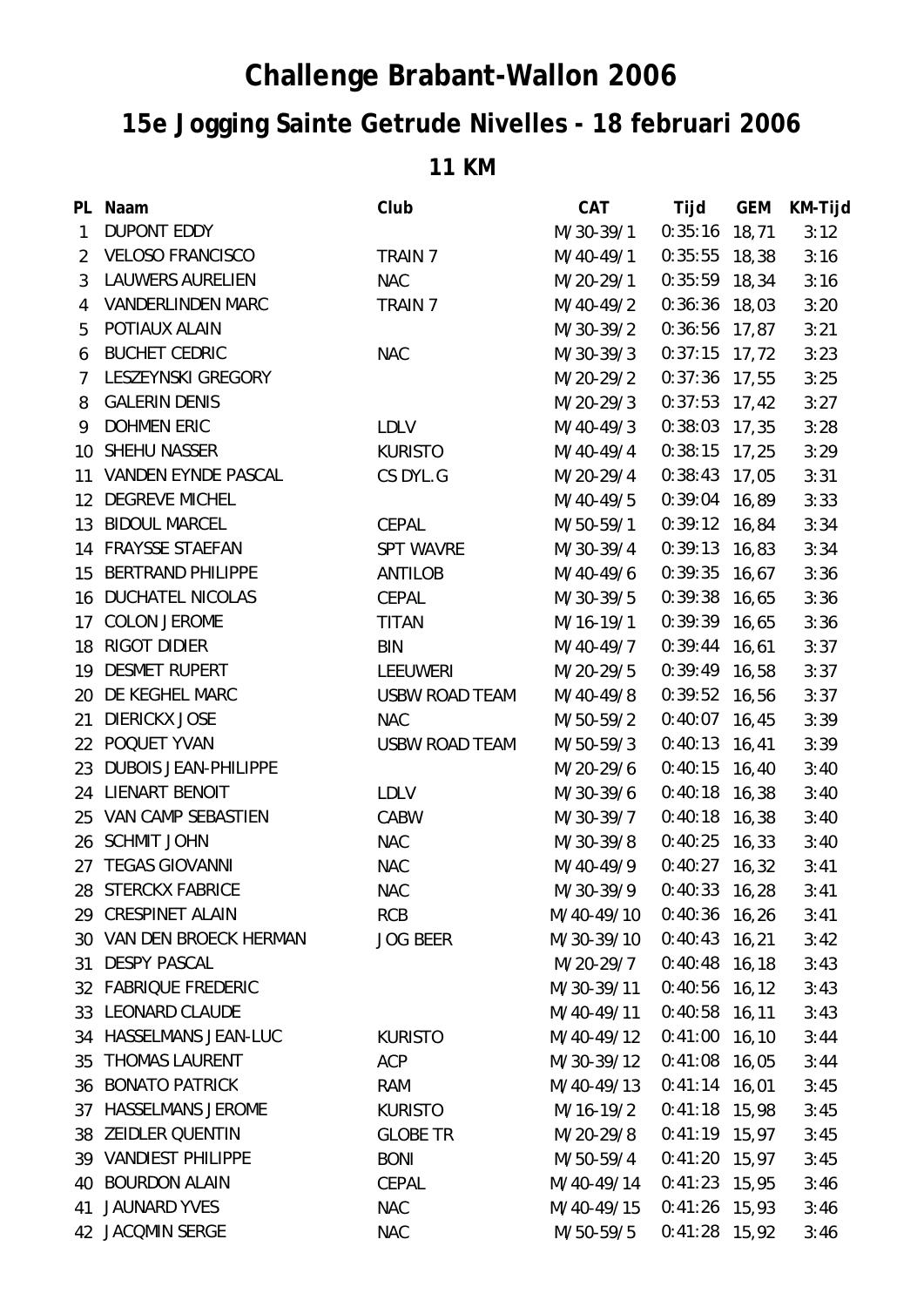|    | PL Naam                      | Club            | <b>CAT</b>              | Tijd            | <b>GEM</b> | KM-Tijd |
|----|------------------------------|-----------------|-------------------------|-----------------|------------|---------|
| 43 | <b>MELIN THIERRY</b>         | <b>RIWA</b>     | M/40-49/16              | 0:41:30         | 15,90      | 3:46    |
|    | 44 DE JONG DANIEL            |                 | M/50-59/6               | 0:41:31         | 15,90      | 3:46    |
|    | 45 COLLARD JOSE              | <b>ASBTD</b>    | M/40-49/17              | $0:41:35$ 15,87 |            | 3:47    |
|    | 46 VAN PASSEL JAN            | <b>ROBA</b>     | M/30-39/13              | $0:41:38$ 15,85 |            | 3:47    |
| 47 | <b>MICHEL PATRICK</b>        | <b>ACF</b>      | M/40-49/18              | $0:41:43$ 15,82 |            | 3:48    |
|    | 48 POTOCNY PETER             |                 | M/20-29/9               | $0:41:43$ 15,82 |            | 3:48    |
|    | 49 CANTELLA MASSIMO          |                 | M/30-39/14              | $0:41:44$ 15,81 |            | 3:48    |
|    | 50 LEVACQ CORENTIN           | <b>LDLV</b>     | M/20-29/10              | $0:41:47$ 15,80 |            | 3:48    |
|    | 51 COOL JEAN-PAUL            |                 | M/16-19/3               | $0:41:52$ 15,76 |            | 3:48    |
|    | 52 RORIVE ALAIN              |                 | M/50-59/7               | $0:41:54$ 15,75 |            | 3:49    |
|    | 53 LAMBERT CHRISTOPHE        | <b>RIWA</b>     | M/30-39/15              | $0:41:55$ 15,75 |            | 3:49    |
|    | 54 LADRIERE VIVIAN           | <b>ANTILOB</b>  | M/30-39/16              | $0:41:59$ 15,72 |            | 3:49    |
|    | 55 SOMMEREYNS PHILIPPE       | <b>RONVAU</b>   | M/30-39/17              | $0:42:02$ 15,70 |            | 3:49    |
|    | 56 BERREWAERTS BERNARD       |                 | M/50-59/8               | $0:42:03$ 15,70 |            | 3:49    |
|    | 57 BRAY COLIN                | <b>SWIFT</b>    | M/50-59/9               | $0:42:03$ 15,70 |            | 3:49    |
|    | 58 CAPELLE CHRISTIAN         |                 | M/30-39/18              | $0:42:04$ 15,69 |            | 3:49    |
|    | 59 DURITA ZOLIKA             | JET             | M/40-49/19              | $0:42:04$ 15,69 |            | 3:49    |
|    | 60 ANDRE DUMONT J.CHRISTOPHE | <b>RCB</b>      | M/40-49/20              | $0:42:06$ 15,68 |            | 3:50    |
| 61 | <b>ARACI FATMA</b>           | OXY2000         | $D/30-39/1$             | $0:42:07$ 15,67 |            | 3:50    |
|    | 62 BAUWIN DOMINIQUE          | <b>RONVAU</b>   | M/50-59/10              | $0:42:09$ 15,66 |            | 3:50    |
|    | 63 DE VUYST LUC              |                 | M/50-59/11              | $0:42:13$ 15,63 |            | 3:50    |
|    | 64 RICOUR HERVE              | <b>HAC</b>      | M/30-39/19              | $0:42:25$ 15,56 |            | 3:51    |
|    | 65 HENBILLOM GUILLAUME       | <b>CSF</b>      | M/16-19/4               | $0:42:26$ 15,55 |            | 3:51    |
|    | 66 LEVACQ GUY                | <b>LDLV</b>     | M/60-69/1               | $0:42:27$ 15,55 |            | 3:52    |
| 67 | <b>JOSEPH BERNARD</b>        | <b>CEPAL</b>    | M/40-49/21              | $0:42:35$ 15,50 |            | 3:52    |
|    | 68 ZEGGERS GUY               | <b>HAC</b>      | M/50-59/12              | $0:42:37$ 15,49 |            | 3:52    |
|    | 69 COREMANS CYRIEL           | <b>ROBA</b>     | M/50-59/13              | $0:42:45$ 15,44 |            | 3:53    |
|    | 70 DE KEYZER RENE            | DEMARSIN        | M/60-69/2 0:42:46 15,43 |                 |            | 3:53    |
|    | 71 VANDEBEEK PATRICK         | <b>KNOET</b>    | M/30-39/20              | $0:42:46$ 15,43 |            | 3:53    |
|    | 72 BRUFFAERTS STEFAAN        | <b>OVER</b>     | M/16-19/5               | $0:43:17$ 15,25 |            | 3:56    |
|    | 73 CHERON MARCEL             | <b>FANAJOG</b>  | M/40-49/22              | $0:43:19$ 15,24 |            | 3:56    |
|    | <b>74 VANRIE PIERRE</b>      |                 | M/30-39/21              | $0:43:26$ 15,20 |            | 3:57    |
|    | 75 EL BOUJDAINI MOHAMED      | <b>JOG BEER</b> | M/40-49/23              | $0:43:29$ 15,18 |            | 3:57    |
|    | 76 PIRAUX BENJAMIN           |                 | $M/70$ &+/1             | $0:43:32$ 15,16 |            | 3:57    |
|    | 77 LECOCQ MARC               | <b>THIMEON</b>  | M/40-49/24              | $0:43:34$ 15,15 |            | 3:58    |
|    | <b>78 VANCASTER PIERRE</b>   |                 | M/30-39/22              | $0:43:35$ 15,14 |            | 3:58    |
|    | <b>79 DEVICK EMILY</b>       | <b>NAC</b>      | D/30-39/2               | $0:43:35$ 15,14 |            | 3:58    |
|    | 80 HANOTIAU JEAN MARC        |                 | M/40-49/25              | $0:43:36$ 15,14 |            | 3:58    |
| 81 | <b>TAELEMANS PHILIPPE</b>    | <b>RCB</b>      | M/40-49/26              | $0:43:41$ 15,11 |            | 3:58    |
|    | 82 RATINCKX JEAN-PHILIPPE    | <b>RIWA</b>     | M/16-19/6               | $0:43:46$ 15,08 |            | 3:59    |
|    | 83 THOMAS JEAN FRANCOIS      | <b>NAC</b>      | M/20-29/11              | $0:43:50$ 15,06 |            | 3:59    |
|    | 84 JASSOGNE YONEC            | <b>TURBO</b>    | M/20-29/12              | $0:43:56$ 15,02 |            | 4:00    |
|    | 85 EL AYADI ALI              | <b>CSF</b>      | M/30-39/23              | $0:43:57$ 15,02 |            | 4:00    |
|    | 86 LONGUEVILLE SERGE         | <b>RCB</b>      | M/40-49/27              | $0:43:58$ 15,01 |            | 4:00    |
| 87 | GIGOT JACQUES                | AXA TEAM        | M/30-39/24              | $0:43:59$ 15,01 |            | 4:00    |
|    | 88 LINS ALAIN                | <b>LDLV</b>     | M/40-49/28              | $0:44:01$ 14,99 |            | 4:00    |
|    | 89 STAQUET LUC               | <b>NAC</b>      | M/40-49/29              | $0:44:02$ 14,99 |            | 4:00    |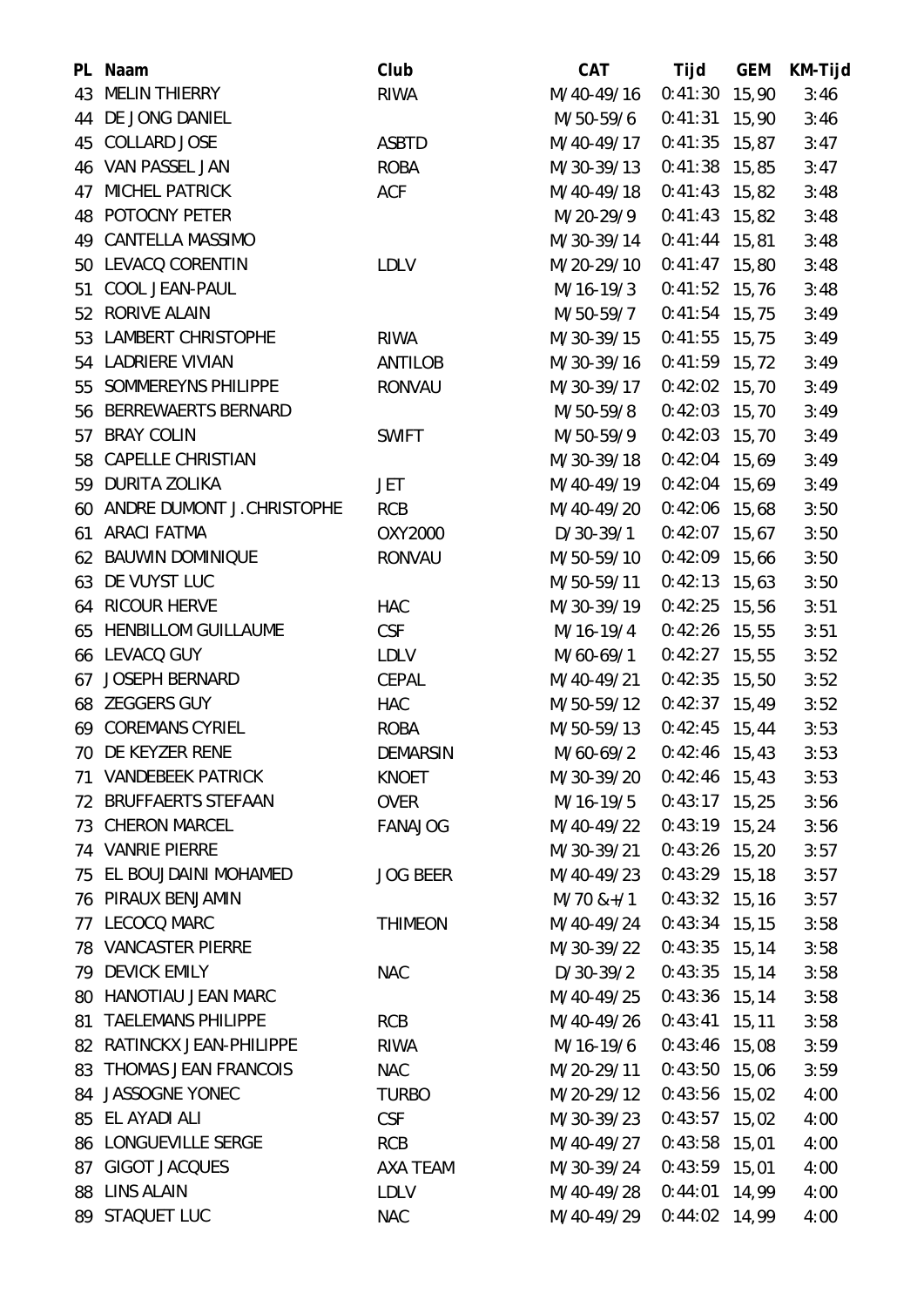| PL Naam                     | Club                  | <b>CAT</b>               | Tijd            | <b>GEM</b> | KM-Tijd |
|-----------------------------|-----------------------|--------------------------|-----------------|------------|---------|
| 90 HUME YVAN                | <b>NAC</b>            | M/50-59/14               | $0:44:05$ 14,97 |            | 4:00    |
| 91 FIGEYS MANUEL            | <b>USBW ROAD TEAM</b> | M/40-49/30               | $0:44:13$ 14,93 |            | 4:01    |
| 92 MICHIELS BENONI          |                       | M/50-59/15               | $0:44:14$ 14,92 |            | 4:01    |
| 93 PREVOT CEDRIC            | <b>USBW ROAD TEAM</b> | M/20-29/13               | $0:44:14$ 14,92 |            | 4:01    |
| 94 JAUNIAU DANIEL           | <b>NAC</b>            | M/40-49/31               | $0:44:15$ 14,92 |            | 4:01    |
| 95 CARELS PAUL              |                       | M/40-49/32               | $0:44:16$ 14,91 |            | 4:01    |
| 96 RUWET JEAN               |                       | M/40-49/33               | $0:44:16$ 14,91 |            | 4:01    |
| 97 LAPORTE OLIVIER          |                       | M/30-39/25               | $0:44:17$ 14,90 |            | 4:02    |
| 98 BODART LOUIS             |                       | M/40-49/34               | $0:44:18$ 14,90 |            | 4:02    |
| 99 FURNARI ROBERTO          | <b>JET</b>            | M/50-59/16               | $0:44:22$ 14,88 |            | 4:02    |
| 100 GEENS BART              | <b>KNOET</b>          | M/40-49/35               | $0:44:27$ 14,85 |            | 4:02    |
| 101 BARBIER YVES            | <b>USBW ROAD TEAM</b> | M/40-49/36               | $0:44:29$ 14,84 |            | 4:03    |
| 102 DE LEENER JEAN-MARIE    | <b>NAC</b>            | M/50-59/17               | $0:44:32$ 14,82 |            | 4:03    |
| 103 DECAMPS RUDY            | <b>NAC</b>            | M/40-49/37               | $0:44:36$ 14,80 |            | 4:03    |
| 104 DEN HUDYKER DAVID       |                       | M/20-29/14               | $0:44:38$ 14,79 |            | 4:03    |
| 105 DURITA JANIKA           | <b>JET</b>            | M/40-49/38               | $0:44:39$ 14,78 |            | 4:04    |
| 106 ALBERT CHARLES          | <b>USBW ROAD TEAM</b> | M/50-59/18               | $0:44:39$ 14,78 |            | 4:04    |
| 107 HOORENS CARLOS          | <b>LDLV</b>           | M/40-49/39               | $0:44:41$ 14,77 |            | 4:04    |
| 108 MILLS TIMOTHY           | <b>RCB</b>            | M/40-49/40               | $0:44:43$ 14,76 |            | 4:04    |
| 109 VANDERGUCHT DAVY        | LEEUWERI              | M/20-29/15               | $0:44:45$ 14,75 |            | 4:04    |
| 110 SIGNORELLI AGNESE       | <b>CEPAL</b>          | $D/20-29/1$              | $0:44:48$ 14,73 |            | 4:04    |
| 111 ROZZI STEPHANE          | CEPAL                 | M/30-39/26               | $0:44:48$ 14,73 |            | 4:04    |
| 112 DHAEZE ALEX             | CEPAL                 | M/50-59/19               | $0:44:49$ 14,73 |            | 4:04    |
| 113 MOUTIER BERNARD         | <b>TORTUES</b>        | M/40-49/41               | $0:44:50$ 14,72 |            | 4:05    |
| 114 POULIN JOEL             | <b>NAC</b>            | M/50-59/20               | $0:44:51$ 14,72 |            | 4:05    |
| 115 BAKER JOHN              | <b>CES</b>            | M/60-69/3                | $0:44:53$ 14,70 |            | 4:05    |
| 116 RUCHE JEAN-CLAUDE       |                       | M/40-49/42               | $0:44:57$ 14,68 |            | 4:05    |
| 117 VAN DE LEEST HARRY      | <b>KNOET</b>          | M/40-49/43 0:45:01 14,66 |                 |            | 4:06    |
| 118 HALKIN DIDIER           | <b>RCB</b>            | M/30-39/27               | $0:45:02$ 14,66 |            | 4:06    |
| 119 ROUSSEAU DAVID          | AXA TEAM              | M/30-39/28               | $0:45:03$ 14,65 |            | 4:06    |
| 120 DEBOCK CHRISTIAN        |                       | M/40-49/44               | $0:45:06$ 14,63 |            | 4:06    |
| 121 MOURESIS RODOLPHE       |                       | M/20-29/16               | $0:45:09$ 14,62 |            | 4:06    |
| 122 VERMOESEN PHILIPPE      |                       | M/30-39/29               | $0:45:17$ 14,57 |            | 4:07    |
| <b>123 COUVREUR PATRICK</b> |                       | M/40-49/45               | $0:45:20$ 14,56 |            | 4:07    |
| 124 ALLARD LAURENT          | <b>NAC</b>            | M/30-39/30               | $0:45:21$ 14,55 |            | 4:07    |
| 125 CASTIAUX JOSE           |                       | M/50-59/21               | $0:45:22$ 14,55 |            | 4:07    |
| 126 BULTOT THIERRY          | FANAJOG               | M/30-39/31               | $0:45:23$ 14,54 |            | 4:08    |
| <b>127 LORAUX ETIENNE</b>   | AXA TEAM              | M/40-49/46               | $0:45:24$ 14,54 |            | 4:08    |
| 128 LALLEMAND LUC           | <b>WINTERTH</b>       | M/40-49/47               | $0:45:25$ 14,53 |            | 4:08    |
| 129 MOENS NADINE            | <b>JOG BEER</b>       | D/40-49/1                | $0:45:31$ 14,50 |            | 4:08    |
| 130 SEL MICHEL              | <b>NAC</b>            | M/60-69/4                | $0:45:45$ 14,43 |            | 4:10    |
| 131 COENRAETS VINCENT       |                       | M/20-29/17               | $0:45:47$ 14,42 |            | 4:10    |
| 132 VERMEERE DIDIER         | JET                   | M/30-39/32               | $0:45:49$ 14,41 |            | 4:10    |
| 133 HERION ERIC             | FANAJOG               | M/50-59/22               | $0:45:52$ 14,39 |            | 4:10    |
| 134 LEJEUNE YVES            | <b>JOG BEER</b>       | M/40-49/48               | $0:45:54$ 14,38 |            | 4:10    |
| 135 MOREAUX PHILIPPE        |                       | M/40-49/49               | $0:45:54$ 14,38 |            | 4:10    |
| 136 DAYEZ CORENTIN          |                       | M/20-29/18               | $0:45:55$ 14,37 |            | 4:10    |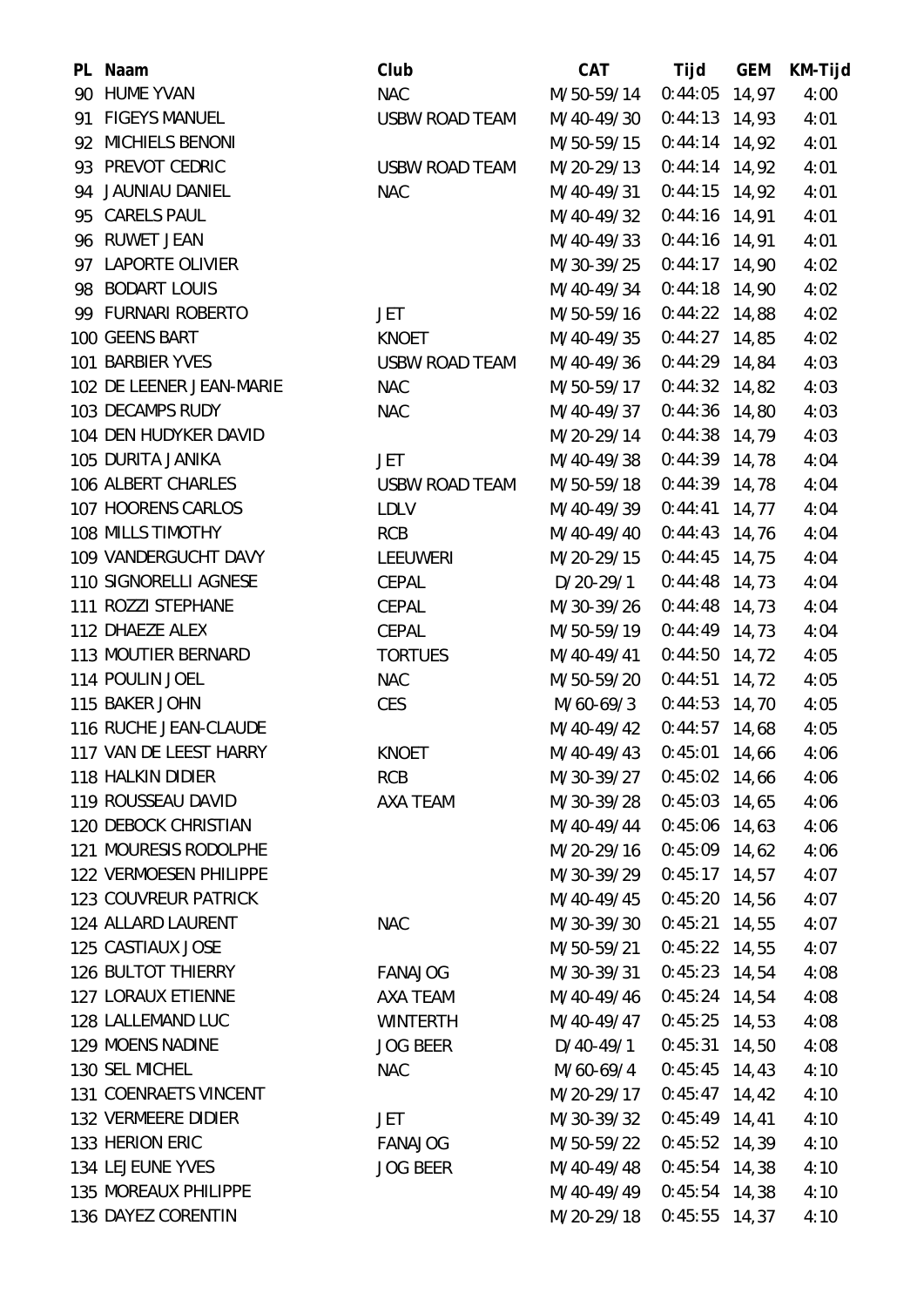| PL Naam                       | Club                  | <b>CAT</b>                | Tijd            | <b>GEM</b> | KM-Tijd |
|-------------------------------|-----------------------|---------------------------|-----------------|------------|---------|
| 137 VANCUTSEM REINOUT         | <b>RAM</b>            | M/20-29/19                | $0:45:56$ 14,37 |            | 4:11    |
| 138 OOSTLAND STEPHANE         |                       | M/30-39/33                | $0:45:57$ 14,36 |            | 4:11    |
| 139 TONDEUR ALEXANDRA         |                       | D/16-19/1                 | $0:45:58$ 14,36 |            | 4:11    |
| 140 VAN CRAEN ADRI            | <b>BERTEM AC</b>      | M/40-49/50                | $0:46:00$ 14,35 |            | 4:11    |
| <b>141 LAUWERS BERNARD</b>    | <b>NAC</b>            | M/40-49/51                | $0:46:03$ 14,33 |            | 4:11    |
| 142 VANDELEENE PHILLIPPE      | <b>NAC</b>            | M/50-59/23                | $0:46:06$ 14,32 |            | 4:11    |
| 143 SANCHEZ GARCIA            | <b>CSF</b>            | M/30-39/34                | $0:46:07$ 14,31 |            | 4:12    |
| 144 LAPORTE PHILIPPE          |                       | M/30-39/35                | $0:46:09$ 14,30 |            | 4:12    |
| 145 WYNS JOS                  | <b>HULS</b>           | M/50-59/24                | $0:46:12$ 14,29 |            | 4:12    |
| 146 LETELLIER JEAN LUC        |                       | M/40-49/52                | $0:46:13$ 14,28 |            | 4:12    |
| 147 VAN DE CASTEELE CHRISTIAN | <b>NAC</b>            | M/40-49/53                | $0:46:14$ 14,28 |            | 4:12    |
| <b>148 HOUBART CECILE</b>     | <b>RONVAU</b>         | $D/30-39/3$               | $0:46:14$ 14,28 |            | 4:12    |
| 149 KALB FABIAN               |                       | M/30-39/36                | $0:46:21$ 14,24 |            | 4:13    |
| 150 KUYPERS EDDY              | <b>JAMES</b>          | M/50-59/25                | $0:46:24$ 14,22 |            | 4:13    |
| 151 LEMAITRE FRANZ            |                       | M/30-39/37                | $0:46:28$ 14,20 |            | 4:13    |
| 152 MAGE ALAIN                | $JOG +$               | M/40-49/54                | $0:46:31$ 14,19 |            | 4:14    |
| 153 MARIEN WIM                | AXA TEAM              | M/30-39/38                | $0:46:32$ 14,18 |            | 4:14    |
| 154 COLSON JULIEN             |                       | M/16-19/7                 | $0:46:32$ 14,18 |            | 4:14    |
| 155 JACQUES YVES              | <b>NAC</b>            | M/40-49/55                | $0:46:32$ 14,18 |            | 4:14    |
| 156 LEVACQ NICOLAS            | <b>LES MARCELLES</b>  | M/20-29/20                | $0:46:33$ 14,18 |            | 4:14    |
| 157 BASTIEN PHILIPPE          |                       | M/50-59/26                | $0:46:35$ 14,17 |            | 4:14    |
| 158 GRANDELET PHILIPPE        |                       | M/30-39/39                | $0:46:39$ 14,15 |            | 4:14    |
| 159 DE GOIGNIES KAREL         | <b>KNOET</b>          | M/60-69/5                 | $0:46:40$ 14,14 |            | 4:15    |
| <b>160 CHRISTOPHE THOMAS</b>  | <b>ASBTD</b>          | M/16-19/8                 | $0:46:43$ 14,13 |            | 4:15    |
| 161 VANDER ELST ALAIN         | <b>FURALOPE</b>       | M/40-49/56                | $0:46:44$ 14,12 |            | 4:15    |
| 162 PROBST PAUL               | <b>JAMES</b>          | M/40-49/57                | $0:46:44$ 14,12 |            | 4:15    |
| 163 FAQUET MACIME             |                       | M/20-29/21                | $0:46:48$ 14,10 |            | 4:15    |
| 164 LERATE VINCIANNE          | <b>NAC</b>            | $D/30-39/4$ 0:46:50 14,09 |                 |            | 4:15    |
| 165 DECNOP JEAN LUC           | USBW ROAD TEAM        | M/40-49/58                | $0:46:51$ 14,09 |            | 4:16    |
| 166 TRGO ALAIN                | <b>NAC</b>            | M/40-49/59                | $0:46:52$ 14,08 |            | 4:16    |
| 167 DESPONTIN LUC             | <b>RCB</b>            | M/50-59/27                | $0:46:53$ 14,08 |            | 4:16    |
| <b>168 WYART VINCENT</b>      |                       | M/20-29/22                | $0:46:55$ 14,07 |            | 4:16    |
| 169 DENIS OLIVIER             | <b>USBW ROAD TEAM</b> | M/40-49/60                | $0:46:57$ 14,06 |            | 4:16    |
| 170 SCARNIET CHRISTIAN        | <b>ACLO</b>           | M/40-49/61                | $0:46:58$ 14,05 |            | 4:16    |
| 171 DE KEMPENEER MICHEL       |                       | M/40-49/62                | $0:46:59$ 14,05 |            | 4:16    |
| 172 TIREZ ESTELLE             | ARMEE                 | $D/40-49/2$               | $0:47:00$ 14,04 |            | 4:16    |
| 173 DELVENNE RAYMOND          | <b>CSF</b>            | M/40-49/63                | $0:47:03$ 14,03 |            | 4:17    |
| 174 DECOSTER CHRISTIAN        |                       | M/40-49/64                | $0:47:08$ 14,00 |            | 4:17    |
| 175 CRISTOFOLI MAURICE        | <b>JET</b>            | M/50-59/28                | $0:47:09$ 14,00 |            | 4:17    |
| 176 DAOUT JEAN-PHILIPPE       |                       | M/20-29/23                | $0:47:09$ 14,00 |            | 4:17    |
| 177 LEJEUNE LAURENT           |                       | M/30-39/40                | $0:47:11$ 13,99 |            | 4:17    |
| 178 SZUSTAK MATHIEU           |                       | M/20-29/24                | $0:47:12$ 13,98 |            | 4:17    |
| 179 HAUTPHENNE EDDY           | USBW ROAD TEAM        | M/30-39/41                | $0:47:14$ 13,97 |            | 4:18    |
| 180 HESBOIS BERNARD           |                       | M/30-39/42                | $0:47:15$ 13,97 |            | 4:18    |
| <b>181 FLABAT PATRICK</b>     |                       | M/40-49/65                | $0:47:17$ 13,96 |            | 4:18    |
| 182 MEULDERS HUGO             | <b>DEMARSIN</b>       | M/40-49/66                | $0:47:18$ 13,95 |            | 4:18    |
| <b>183 BAIKRICH GUY</b>       | <b>RCB</b>            | M/60-69/6                 | $0:47:19$ 13,95 |            | 4:18    |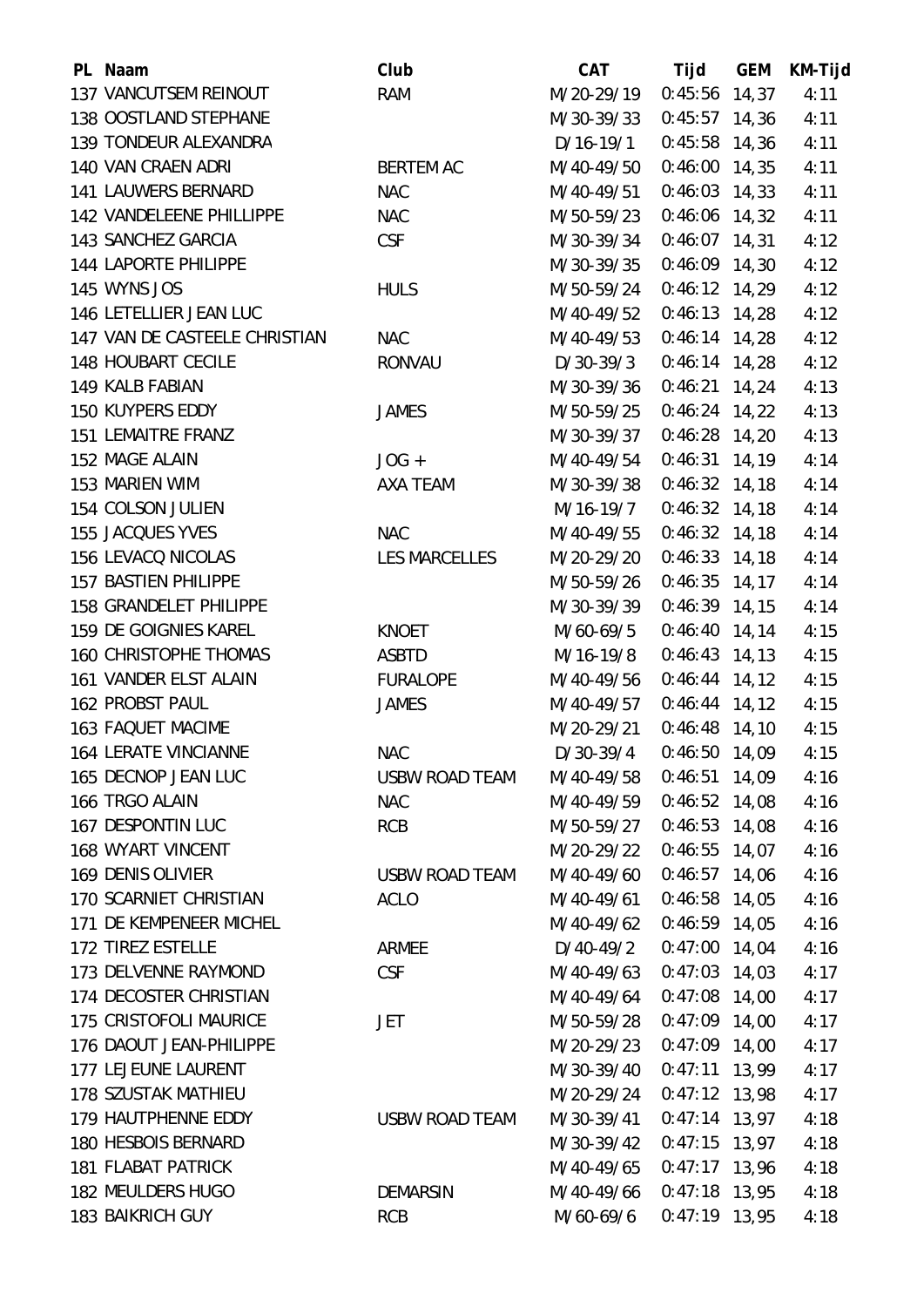| PL Naam                        | Club                 | <b>CAT</b>               | Tijd            | <b>GEM</b> | KM-Tijd |
|--------------------------------|----------------------|--------------------------|-----------------|------------|---------|
| 184 GAUDIN FREDERIC            | <b>JOG GAST</b>      | M/30-39/43               | $0:47:22$ 13,93 |            | 4:18    |
| 185 VAUDOISEY PASCAL           | <b>CSF</b>           | M/40-49/67               | $0:47:22$ 13,93 |            | 4:18    |
| 186 HENDERYCKX PIERRE FRANCOIS | <b>ASBTD</b>         | M/40-49/68               | $0:47:23$ 13,93 |            | 4:18    |
| 187 PESTIAUX YVES              | LA THURE             | M/50-59/29               | $0:47:24$ 13,92 |            | 4:19    |
| 188 NOWAKOWSKI JERZYK          | <b>NAC</b>           | M/40-49/69               | $0:47:25$ 13,92 |            | 4:19    |
| 189 POTTY LAURENT              |                      | M/30-39/44               | $0:47:27$ 13,91 |            | 4:19    |
| 190 BERTHET ALAIN              |                      | M/40-49/70               | $0:47:29$ 13,90 |            | 4:19    |
| 191 DESCAMPS PHILIPPE          |                      | M/30-39/45               | $0:47:30$ 13,89 |            | 4:19    |
| 192 FINE PAUL                  | <b>RCB</b>           | M/50-59/30               | $0:47:31$ 13,89 |            | 4:19    |
| 193 LEHAIRE PHILIPPE           | <b>JET</b>           | M/50-59/31               | $0:47:32$ 13,88 |            | 4:19    |
| 194 DE LAET GOMMAIRE           |                      | M/50-59/32               | $0:47:33$ 13,88 |            | 4:19    |
| 195 ROELANDTS OLIVIER          | <b>JOG BEER</b>      | M/40-49/71               | $0:47:33$ 13,88 |            | 4:19    |
| 196 GEENS KURT                 | <b>KNOET</b>         | M/30-39/46               | $0:47:35$ 13,87 |            | 4:20    |
| 197 FONTENOY DAMIEN            | <b>JOG GAST</b>      | M/20-29/25               | $0:47:38$ 13,86 |            | 4:20    |
| <b>198 THIRION PIERRE</b>      |                      | M/40-49/72               | $0:47:40$ 13,85 |            | 4:20    |
| 199 JADOT BENOIT               |                      | M/30-39/47               | $0:47:42$ 13,84 |            | 4:20    |
| 200 HOUSSA JEAN MARC           | <b>NAC</b>           | M/40-49/73               | $0:47:50$ 13,80 |            | 4:21    |
| 201 VERHELST PATRICK           |                      | M/40-49/74               | $0:47:50$ 13,80 |            | 4:21    |
| 202 MULS SEBASTIEN             | <b>LES MARCELLES</b> | M/20-29/26               | $0:47:51$ 13,79 |            | 4:21    |
| 203 LAMBERT CARL               |                      | M/40-49/75               | $0:47:52$ 13,79 |            | 4:21    |
| 204 VERLINDEN NADIA            | <b>RCB</b>           | D/30-39/5                | $0:47:53$ 13,78 |            | 4:21    |
| 205 WIJNEN LUC                 |                      | M/40-49/76               | $0:47:54$ 13,78 |            | 4:21    |
| 206 GOORIS ALAIN               | <b>RCB</b>           | M/40-49/77               | $0:47:56$ 13,77 |            | 4:21    |
| 207 MOURMAUX JEAN-FRANCOIS     | AXA TEAM             | M/40-49/78               | $0:48:06$ 13,72 |            | 4:22    |
| 208 HEBRANT ALEXANDRE          |                      | M/30-39/48               | $0:48:07$ 13,72 |            | 4:22    |
| 209 PARSY DONAT                | ANTILOB              | M/30-39/49               | $0:48:09$ 13,71 |            | 4:23    |
| 210 VAN DE MOORTEL ADELHEIDI   | <b>JOG CLUBJE</b>    | $D/30-39/6$              | $0:48:10$ 13,70 |            | 4:23    |
| 211 BASIBEI DIMITRI            |                      | M/30-39/50 0:48:11 13,70 |                 |            | 4:23    |
| 212 MOFFETT LARRY              | LDLV                 | M/40-49/79               | $0:48:12$ 13,69 |            | 4:23    |
| 213 SCAUT CHRISTIAN            | <b>NAC</b>           | M/40-49/80               | $0:48:15$ 13,68 |            | 4:23    |
| 214 DE BROUWER SERGE           |                      | M/40-49/81               | 0:48:16 13,67   |            | 4:23    |
| 215 VERBEEK JEAN-LUC           |                      | M/50-59/33               | $0:48:17$ 13,67 |            | 4:23    |
| 216 ALBERT BERNARD             |                      | M/50-59/34               | $0:48:18$ 13,66 |            | 4:23    |
| 217 THIRION XAVIER             |                      | M/30-39/51               | $0:48:20$ 13,66 |            | 4:24    |
| 218 STIERNET OLIVIER           | <b>JOG GAST</b>      | M/20-29/27               | $0:48:27$ 13,62 |            | 4:24    |
| 219 MARTIN BRUNO               | <b>JOG GAST</b>      | M/20-29/28               | $0:48:28$ 13,62 |            | 4:24    |
| 220 KINDERMANS JEAN-PIERRE     | <b>NAC</b>           | M/40-49/82               | $0:48:29$ 13,61 |            | 4:24    |
| 221 ROBERIT DAPHNE             | <b>CEPAL</b>         | D/30-39/7                | $0:48:30$ 13,61 |            | 4:25    |
| 222 BRUYERE PIERRE             |                      | M/40-49/83               | $0:48:31$ 13,60 |            | 4:25    |
| 223 MELON JEAN-MARC            | NAC                  | M/40-49/84               | $0:48:33$ 13,59 |            | 4:25    |
| 224 LESNE DIDIER               | <b>LDLV</b>          | M/40-49/85               | 0:48:34 13,59   |            | 4:25    |
| 225 VAN CUTSEM JEAN MARIE      | <b>CSF</b>           | M/50-59/35               | $0:48:35$ 13,58 |            | 4:25    |
| 226 COMPERE THOMAS             |                      | M/30-39/52               | $0:48:37$ 13,58 |            | 4:25    |
| 227 DEGUELDE CEDRIC            |                      | M/20-29/29               | $0:48:47$ 13,53 |            | 4:26    |
| 228 DE MEES MARC               | <b>JOG CLUBJE</b>    | M/60-69/7                | $0:48:48$ 13,52 |            | 4:26    |
| 229 BEERENS JAN                | AC E AAL             | M/40-49/86               | $0:48:52$ 13,51 |            | 4:27    |
| 230 NACHTERGAELE PAUL EMILE    | CS DYLE              | M/50-59/36               | $0:48:54$ 13,50 |            | 4:27    |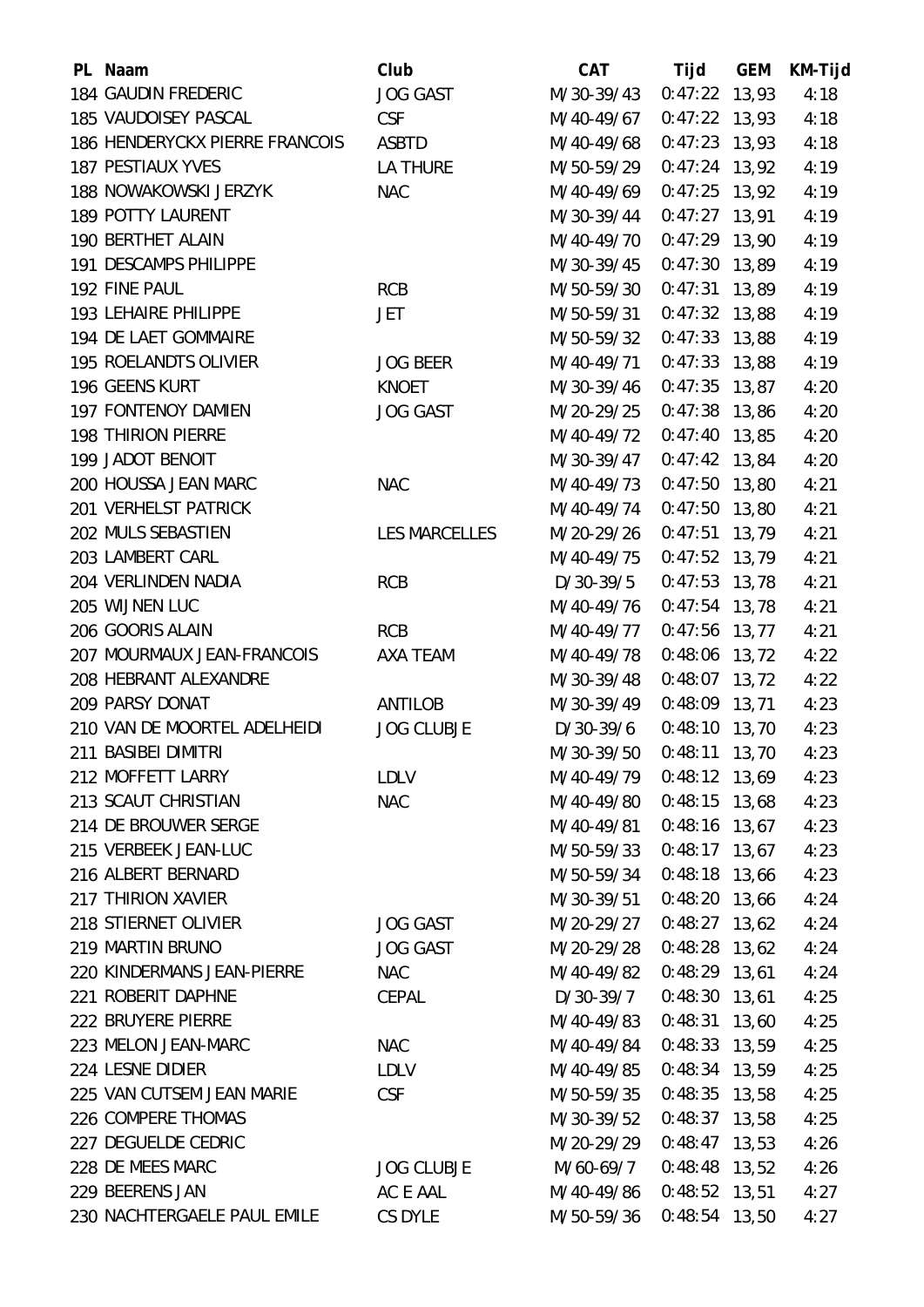| PL Naam                     | Club            | <b>CAT</b>                | Tijd            | GEM | KM-Tijd |
|-----------------------------|-----------------|---------------------------|-----------------|-----|---------|
| 231 BLYAERT LUC             |                 | M/40-49/87                | $0:48:56$ 13,49 |     | 4:27    |
| 232 DE JONGHE BENOIT        |                 | M/30-39/53                | $0:48:56$ 13,49 |     | 4:27    |
| 233 CHAUVIERE CHRISTOPHE    |                 | M/30-39/54                | $0:48:57$ 13,48 |     | 4:27    |
| 234 DIDIER PHILIPPET        | <b>JAMES</b>    | M/40-49/88                | $0:48:58$ 13,48 |     | 4:27    |
| 235 CROUQVET FRANCIS        |                 | M/50-59/37                | $0:48:59$ 13,47 |     | 4:27    |
| 236 NEUMANN GEORGES         | <b>CSF</b>      | M/50-59/38                | $0:49:01$ 13,46 |     | 4:27    |
| 237 WILLAME DIDIER          |                 | M/40-49/89                | $0:49:07$ 13,44 |     | 4:28    |
| 238 VAN LOO DIRK            |                 | M/40-49/90                | $0:49:10$ 13,42 |     | 4:28    |
| 239 DURAY DANIEL            |                 | M/40-49/91                | $0:49:11$ 13,42 |     | 4:28    |
| 240 DE MUNCK VERONIQUE      | <b>NAC</b>      | D/40-49/3                 | $0:49:12$ 13,41 |     | 4:28    |
| 241 BOUDART ALAIN           | <b>NAC</b>      | M/40-49/92                | $0:49:13$ 13,41 |     | 4:28    |
| 242 HAMELYNCK VINCENT       |                 | M/30-39/55                | $0:49:16$ 13,40 |     | 4:29    |
| 243 BOSMANS NICOLAS         |                 | M/30-39/56                | $0:49:16$ 13,40 |     | 4:29    |
| 244 GHAYE PHILIP            |                 | M/40-49/93                | $0:49:17$ 13,39 |     | 4:29    |
| 245 HERREMANS SVEN          | <b>JOG BEER</b> | M/30-39/57                | $0:49:18$ 13,39 |     | 4:29    |
| 246 VANSTRAELEN LAETITIA    | <b>JET</b>      | $D/16-19/2$               | $0:49:21$ 13,37 |     | 4:29    |
| 247 LEBRUN GUY              |                 | M/50-59/39                | $0:49:22$ 13,37 |     | 4:29    |
| 248 FLABAT DIDIER           | <b>AXA TEAM</b> | M/30-39/58                | $0:49:23$ 13,36 |     | 4:29    |
| 249 RENDERS REGINE          | <b>NAC</b>      | D/40-49/4                 | $0:49:24$ 13,36 |     | 4:29    |
| 250 MESSINA MICHEL          | <b>ACLO</b>     | M/40-49/94                | $0:49:29$ 13,34 |     | 4:30    |
| 251 GLOIRE MICHEL           | <b>NAC</b>      | M/40-49/95                | $0:49:32$ 13,32 |     | 4:30    |
| 252 RAES PATRICK            |                 | M/40-49/96                | $0:49:33$ 13,32 |     | 4:30    |
| 253 VAN STRAELEN PATRICK    | <b>JET</b>      | M/40-49/97                | $0:49:34$ 13,32 |     | 4:30    |
| 254 LEFORT JEAN MARIE       | <b>JC SABCA</b> | M/50-59/40                | $0:49:34$ 13,32 |     | 4:30    |
| 255 DESSY DAVID             | <b>FLEURUS</b>  | M/30-39/59                | $0:49:36$ 13,31 |     | 4:31    |
| 256 WUYTS FREDERIC          |                 | M/30-39/60                | 0:49:40 13,29   |     | 4:31    |
| 257 GHELEYNS ANNE           | <b>NAC</b>      | $D/40-49/5$               | $0:49:42$ 13,28 |     | 4:31    |
| 258 SONCK DAVID             | <b>NAC</b>      | M/20-29/30 0:49:46 13,26  |                 |     | 4:31    |
| 259 CALDERS RUDY            |                 | M/40-49/98                | $0:49:48$ 13,25 |     | 4:32    |
| 260 FALQUE PIERRE           | $JOG +$         | M/40-49/99                | $0:49:49$ 13,25 |     | 4:32    |
| 261 GREVISSE DAVID          | <b>RONVAU</b>   | M/30-39/61                | $0:49:50$ 13,24 |     | 4:32    |
| 262 DESZCAMPS LUC           |                 | M/30-39/62                | $0:49:52$ 13,24 |     | 4:32    |
| 263 BEBE JANICK             | <b>RCB</b>      | D/40-49/6                 | $0:49:54$ 13,23 |     | 4:32    |
| 264 DELFOSSE BERNARD        | <b>RCB</b>      | M/50-59/41                | $0:49:56$ 13,22 |     | 4:32    |
| 265 ROTSAERT LUC            | <b>RCB</b>      | M/40-49/100               | $0:49:56$ 13,22 |     | 4:32    |
| 266 HOUBART AGNES           | <b>RONVAU</b>   | $D/30-39/8$               | $0:49:58$ 13,21 |     | 4:33    |
| 267 DE BIE WALTER           |                 | M/40-49/101               | $0:49:59$ 13,20 |     | 4:33    |
| <b>268 BORGINON BERNARD</b> |                 | M/30-39/63                | $0:50:00$ 13,20 |     | 4:33    |
| 269 PARISIS MARIE-CHRISTINE | <b>ACLO</b>     | D/50-59/1                 | $0:50:01$ 13,20 |     | 4:33    |
| 270 VILLE KRIS              |                 | M/30-39/64                | $0:50:02$ 13,19 |     | 4:33    |
| 271 ALEXANDRE YVES          | <b>SCHLSEMA</b> | M/30-39/65                | $0:50:03$ 13,19 |     | 4:33    |
| 272 CHARLIER BAUDOUIN       | JET             | M/50-59/42                | $0:50:10$ 13,16 |     | 4:34    |
| 273 GOWIE CHRISTIAN         |                 | M/40-49/102 0:50:12 13,15 |                 |     | 4:34    |
| 274 BOUVENCOURT PIERRE      | <b>NAC</b>      | M/30-39/66                | $0:50:14$ 13,14 |     | 4:34    |
| 275 MARCQ KARL              | <b>UCB</b>      | M/40-49/103 0:50:18 13,12 |                 |     | 4:34    |
| 276 TURBIAZ MICHEL          | PARA CL         | M/50-59/43                | $0:50:19$ 13,12 |     | 4:34    |
| 277 CAMACHO PATRICK         | LDLV            | M/40-49/104 0:50:22 13,10 |                 |     | 4:35    |
|                             |                 |                           |                 |     |         |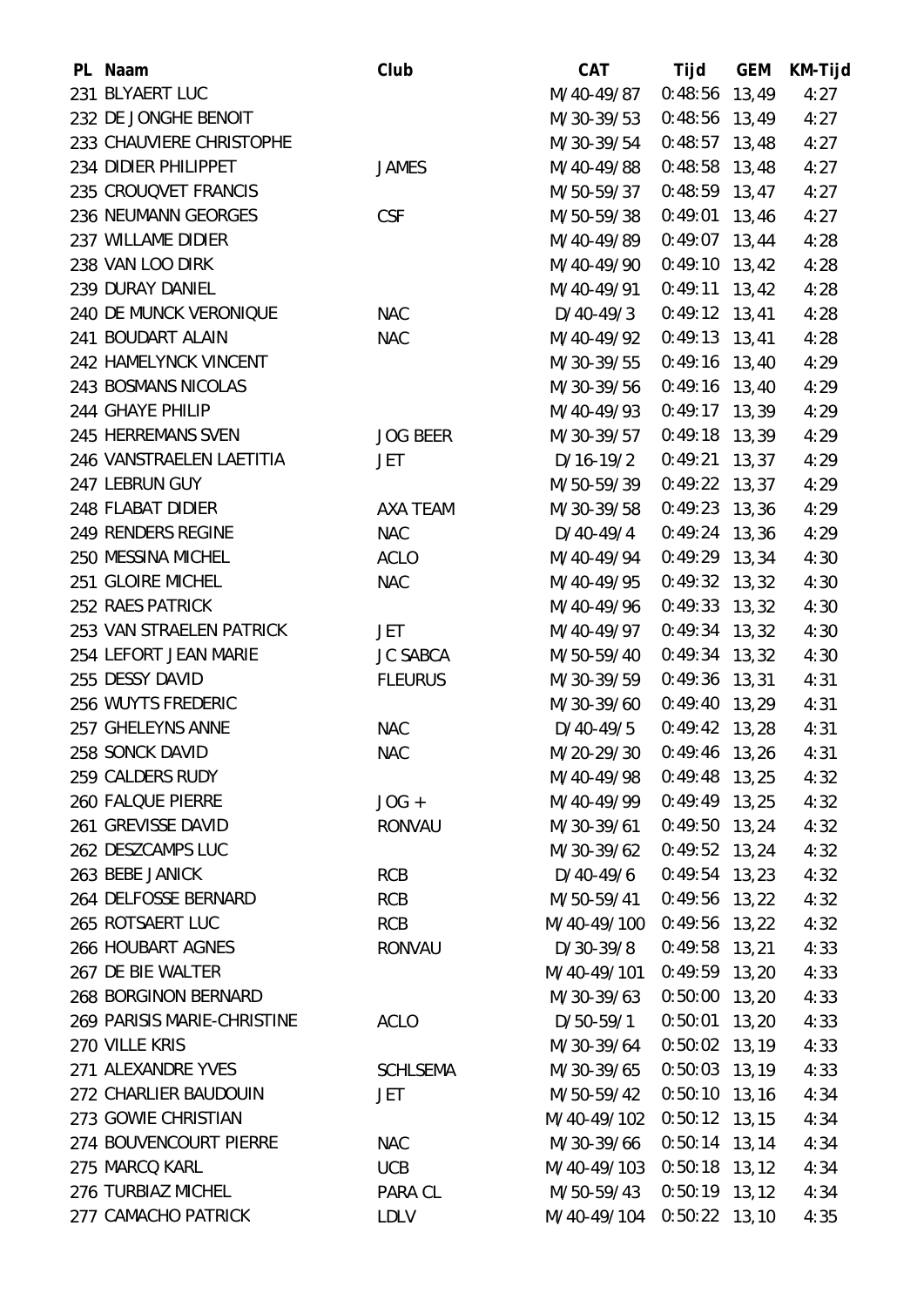| PL Naam                   | Club                  | <b>CAT</b>                | Tijd            | <b>GEM</b> | KM-Tijd |
|---------------------------|-----------------------|---------------------------|-----------------|------------|---------|
| 278 CARLIER STEPHANE      | <b>KURISTO</b>        | M/40-49/105 0:50:23 13,10 |                 |            | 4:35    |
| 279 RENGLE KOEN           | <b>JOG CLUBJE</b>     | M/50-59/44                | $0:50:24$ 13,10 |            | 4:35    |
| 280 DREZE CHRISTIAN       | <b>NAC</b>            | M/40-49/106 0:50:25 13,09 |                 |            | 4:35    |
| 281 LACROIX BERNARD       |                       | M/50-59/45                | $0:50:27$ 13,08 |            | 4:35    |
| 282 ALBERT FREDERIC       | <b>USBW ROAD TEAM</b> | M/20-29/31                | $0:50:29$ 13,07 |            | 4:35    |
| 283 VAN EERDEWEGH FRANCIS |                       | M/30-39/67                | $0:50:31$ 13,06 |            | 4:36    |
| 284 DEBLANDER BRUNO       |                       | M/40-49/107               | $0:50:32$ 13,06 |            | 4:36    |
| 285 GENDEBIEN PHILIPPE    |                       | M/20-29/32                | $0:50:35$ 13,05 |            | 4:36    |
| 286 HECQ ROLAND           |                       | M/50-59/46                | 0:50:36 13,04   |            | 4:36    |
| 287 COLMANT OLIVIER       |                       | M/40-49/108               | $0:50:38$ 13,03 |            | 4:36    |
| 288 DEGEE FRANCOIS        |                       | M/20-29/33                | $0:50:41$ 13,02 |            | 4:36    |
| 289 TURNEER ROGER         | <b>USBW ROAD TEAM</b> | M/60-69/8                 | $0:50:46$ 13,00 |            | 4:37    |
| 290 WILMOTTE ETIENNE      | CABW                  | M/40-49/109               | $0:50:47$ 13,00 |            | 4:37    |
| 291 DELZANDRE CHRISTIAN   | ANTILOB               | M/40-49/110 0:50:48 12,99 |                 |            | 4:37    |
| 292 GUILMAIN JEAN         | <b>LDLV</b>           | M/50-59/47                | $0:50:52$ 12,98 |            | 4:37    |
| 293 NICOLAY RENE          | <b>KURISTO</b>        | M/60-69/9                 | $0:50:53$ 12,97 |            | 4:38    |
| 294 SIPERIUS MICHEL       |                       | M/40-49/111 0:50:54 12,97 |                 |            | 4:38    |
| 295 DENIES ETIENNE        | <b>FURALOPE</b>       | M/50-59/48                | 0:50:56 12,96   |            | 4:38    |
| 296 GOUBAU GUERRIC        |                       | M/20-29/34                | 0:50:58 12,95   |            | 4:38    |
| 297 VERBOOMEN JEAN-LOUIS  | <b>USBW ROAD TEAM</b> | M/40-49/112               | $0:50:59$ 12,95 |            | 4:38    |
| 298 CORTI SERGIO          | <b>RCAS</b>           | M/60-69/10                | $0:51:01$ 12,94 |            | 4:38    |
| 299 LANOY REGINALD        |                       | M/30-39/68                | $0:51:03$ 12,93 |            | 4:38    |
| 300 MARCHAL MARIE LUCE    |                       | D/40-49/7                 | $0:51:05$ 12,92 |            | 4:39    |
| 301 VAN DYCK INGE         | <b>NAC</b>            | D/30-39/9                 | $0:51:06$ 12,92 |            | 4:39    |
| 302 CROONENBORGHS JULIEN  |                       | M/20-29/35                | $0:51:09$ 12,90 |            | 4:39    |
| 303 TITART PAUL           | <b>RCB</b>            | M/40-49/113               | $0:51:14$ 12,88 |            | 4:39    |
| 304 MIESSE DANY           | <b>NAC</b>            | M/50-59/49                | $0:51:15$ 12,88 |            | 4:40    |
| 305 VAN ROELEN VIVIANE    | <b>DCLA</b>           | D/40-49/8 0:51:16 12,87   |                 |            | 4:40    |
| 306 VANGEEL PETER         | <b>JOG CLUBJE</b>     | M/40-49/114 0:51:17 12,87 |                 |            | 4:40    |
| 307 BARBE HERVE           |                       | M/50-59/50 0:51:21 12,85  |                 |            | 4:40    |
| 308 D'HERDE MARC          | <b>NAC</b>            | M/40-49/115 0:51:26 12,83 |                 |            | 4:41    |
| 309 CORBIAUX THIERRY      |                       | M/40-49/116 0:51:27 12,83 |                 |            | 4:41    |
| 310 SAUVAGE ANDRE         | <b>KURISTO</b>        | M/50-59/51                | $0:51:28$ 12,82 |            | 4:41    |
| 311 CUVELIER GUY          | <b>TORTUES</b>        | M/40-49/117 0:51:29 12,82 |                 |            | 4:41    |
| 312 THIEBAUT MARC         |                       | M/40-49/118 0:51:29 12,82 |                 |            | 4:41    |
| 313 BARBIER NICOLAS       |                       | M/20-29/36                | $0:51:31$ 12,81 |            | 4:41    |
| 314 POULAIN ROLAND        | <b>RONVAU</b>         | M/60-69/11                | 0:51:32 12,81   |            | 4:41    |
| 315 WAUTIER DAVID         |                       | M/20-29/37 0:51:36 12,79  |                 |            | 4:41    |
| 316 BERREWAERTS ETIENNE   |                       | M/50-59/52                | $0:51:37$ 12,79 |            | 4:42    |
| 317 VANHOUTTE JOHN        | RIWA                  | M/40-49/119 0:51:41 12,77 |                 |            | 4:42    |
| 318 KIPS SERGE            | RONVAU                | M/40-49/120 0:51:46 12,75 |                 |            | 4:42    |
| 319 ABBOUD RAYMOND        |                       | M/40-49/121 0:51:47 12,75 |                 |            | 4:42    |
| 320 JANSSENS ALAIN        | <b>WINTERTH</b>       | M/40-49/122 0:51:49 12,74 |                 |            | 4:43    |
| 321 LAMBERT BORIS         | <b>JAMES</b>          | M/20-29/38                | $0:51:53$ 12,72 |            | 4:43    |
| 322 FLAHAUT BENOIT        |                       | M/30-39/69                | 0:51:56 12,71   |            | 4:43    |
| 323 CICERO EPIFANIO       |                       | M/40-49/123 0:51:57 12,70 |                 |            | 4:43    |
| 324 STILMANT DENIS        | <b>NAC</b>            | M/40-49/124 0:51:58 12,70 |                 |            | 4:43    |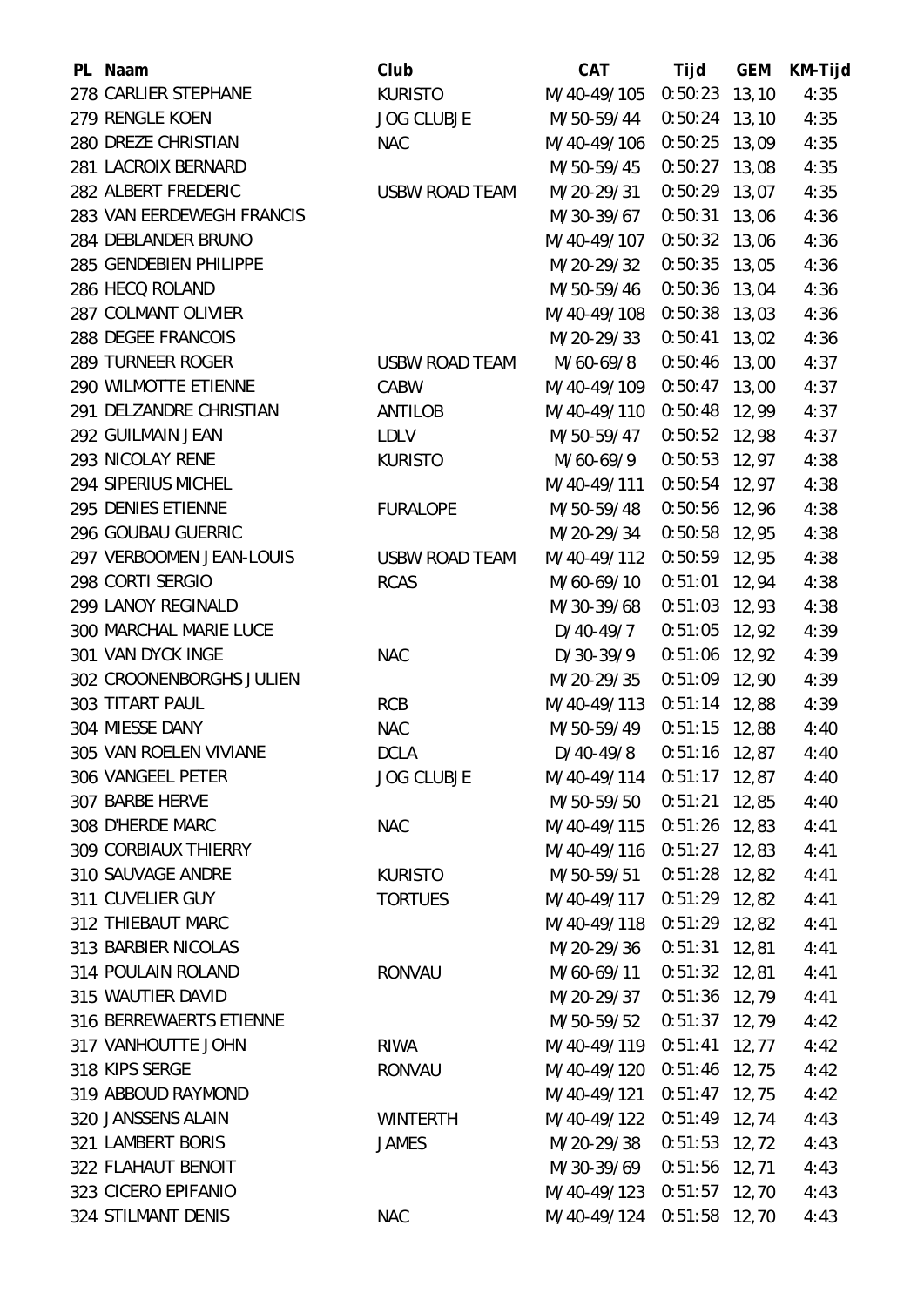| PL Naam                      | Club                  | <b>CAT</b>                | Tijd            | <b>GEM</b> | KM-Tijd |
|------------------------------|-----------------------|---------------------------|-----------------|------------|---------|
| 325 DUPUIS BENOIT            | <b>JAMES</b>          | M/50-59/53                | $0:51:59$ 12,70 |            | 4:44    |
| 326 DESSY MICHAEL            |                       | M/30-39/70                | $0:51:59$ 12,70 |            | 4:44    |
| 327 BALTHAZAR PIERRE         |                       | M/40-49/125               | $0:52:00$ 12,69 |            | 4:44    |
| 328 BYTHELL WILLIAM          |                       | M/50-59/54                | $0:52:03$ 12,68 |            | 4:44    |
| 329 GILISSEN JOHNNY          | <b>KURISTO</b>        | M/40-49/126               | $0:52:08$ 12,66 |            | 4:44    |
| 330 VERHULST GEORGES         | <b>RCB</b>            | M/50-59/55                | $0:52:09$ 12,66 |            | 4:44    |
| 331 GENOT YVES               |                       | M/50-59/56                | $0:52:10$ 12,65 |            | 4:45    |
| 332 FOUCHER DAMIEN           | <b>JAMES</b>          | M/20-29/39                | $0:52:12$ 12,64 |            | 4:45    |
| 333 DANNAU CHARLES           | <b>JET</b>            | M/50-59/57                | $0:52:15$ 12,63 |            | 4:45    |
| 334 RUGONI GINO              | <b>NAC</b>            | M/40-49/127               | $0:52:16$ 12,63 |            | 4:45    |
| 335 HEYMANS STEPHANE         |                       | M/30-39/71                | $0:52:17$ 12,62 |            | 4:45    |
| 336 QUINTEN GAETAN           |                       | M/30-39/72                | $0:52:18$ 12,62 |            | 4:45    |
| 337 BOUTAY SEBASTIEN         |                       | M/30-39/73                | $0:52:19$ 12,62 |            | 4:45    |
| 338 KINNET KEVIN             |                       | M/16-19/9                 | $0:52:19$ 12,62 |            | 4:45    |
| 339 CORNELIS BRIGITTE        | <b>RESC</b>           | D/40-49/9                 | $0:52:20$ 12,61 |            | 4:45    |
| 340 GHILAIN PHILIPPE         |                       | M/30-39/74                | $0:52:21$ 12,61 |            | 4:46    |
| <b>341 EDRIAT NATHALIE</b>   |                       | D/40-49/10                | $0:52:25$ 12,59 |            | 4:46    |
| 342 MERTENS EMILE            | <b>VALLEE H</b>       | M/60-69/12                | $0:52:25$ 12,59 |            | 4:46    |
| 343 COLSON BENOIT            |                       | M/40-49/128               | $0:52:26$ 12,59 |            | 4:46    |
| <b>344 GRUMIAUX YVES</b>     |                       | M/50-59/58                | $0:52:27$ 12,58 |            | 4:46    |
| 345 OLIVIER CLAUDE           |                       | M/40-49/129               | $0:52:28$ 12,58 |            | 4:46    |
| 346 HOUA MYRIAM              | <b>NAC</b>            | D/40-49/11                | $0:52:29$ 12,58 |            | 4:46    |
| 347 JACQMIN MICHAEL          |                       | M/40-49/130 0:52:30 12,57 |                 |            | 4:46    |
| 348 GEERA JOS                | <b>CSF</b>            | M/40-49/131               | $0:52:31$ 12,57 |            | 4:46    |
| 349 COEL CHRISTIAN           | <b>RONVAU</b>         | M/40-49/132 0:52:32 12,56 |                 |            | 4:47    |
| 350 CEULENAERE PAUL          |                       | M/40-49/133 0:52:34 12,56 |                 |            | 4:47    |
| 351 INGELS DIDIER            |                       | M/40-49/134 0:52:36 12,55 |                 |            | 4:47    |
| 352 HENDERICK PASCAL         |                       | M/30-39/75 0:52:37 12,54  |                 |            | 4:47    |
| 353 BRAEM JEAN               |                       | M/40-49/135 0:52:39 12,54 |                 |            | 4:47    |
| 354 QUOITOT GUY              | <b>USBW ROAD TEAM</b> | M/50-59/59                | $0:52:40$ 12,53 |            | 4:47    |
| 355 RENGLE HANNES            | <b>JOG CLUBJE</b>     | M/20-29/40                | $0:52:43$ 12,52 |            | 4:48    |
| 356 ARNOULD BRUNO            |                       | M/40-49/136 0:52:51 12,49 |                 |            | 4:48    |
| 357 SANSTERRE FABIEN         |                       | M/20-29/41                | $0:52:55$ 12,47 |            | 4:49    |
| 358 NIETO FELVEROSO MARCOS   |                       | M/20-29/42                | $0:52:57$ 12,46 |            | 4:49    |
| 359 MARAITE BENOIT           |                       | M/30-39/76                | $0:53:00$ 12,45 |            | 4:49    |
| 360 THIRD IAN                |                       | M/50-59/60                | $0:53:01$ 12,45 |            | 4:49    |
| 361 SURQUIN JEAN-LUC         | <b>USBW ROAD TEAM</b> | M/30-39/77                | $0:53:02$ 12,45 |            | 4:49    |
| 362 KONSTANTOPOULOS PERICLES |                       | M/50-59/61                | $0:53:03$ 12,44 |            | 4:49    |
| 363 ROUITS ELISABETH         | <b>NAC</b>            | D/30-39/10                | $0:53:04$ 12,44 |            | 4:49    |
| <b>364 PAYEN PIERRE</b>      | <b>RCB</b>            | M/50-59/62                | $0:53:06$ 12,43 |            | 4:50    |
| 365 VAN CALCK MARC           |                       | M/40-49/137               | $0:53:07$ 12,43 |            | 4:50    |
| 366 BARAIS RAYNALD           | <b>NAC</b>            | M/20-29/43                | $0:53:07$ 12,43 |            | 4:50    |
| 367 VANDERZWALMEN SABINE     |                       | D/20-29/2                 | $0:53:11$ 12,41 |            | 4:50    |
| 368 VEKEMANS MARCEL          | <b>ENJAMBEE</b>       | M/60-69/13                | $0:53:13$ 12,40 |            | 4:50    |
| 369 DUMORTIER CHRISTOPHE     | <b>ASBTD</b>          | M/40-49/138 0:53:14 12,40 |                 |            | 4:50    |
| 370 POLART ANDRE             | VALLEE H              | M/60-69/14                | $0:53:15$ 12,39 |            | 4:50    |
| 371 VANDERAUWERA INGRID      | <b>SWIFT</b>          | D/40-49/12                | $0:53:16$ 12,39 |            | 4:51    |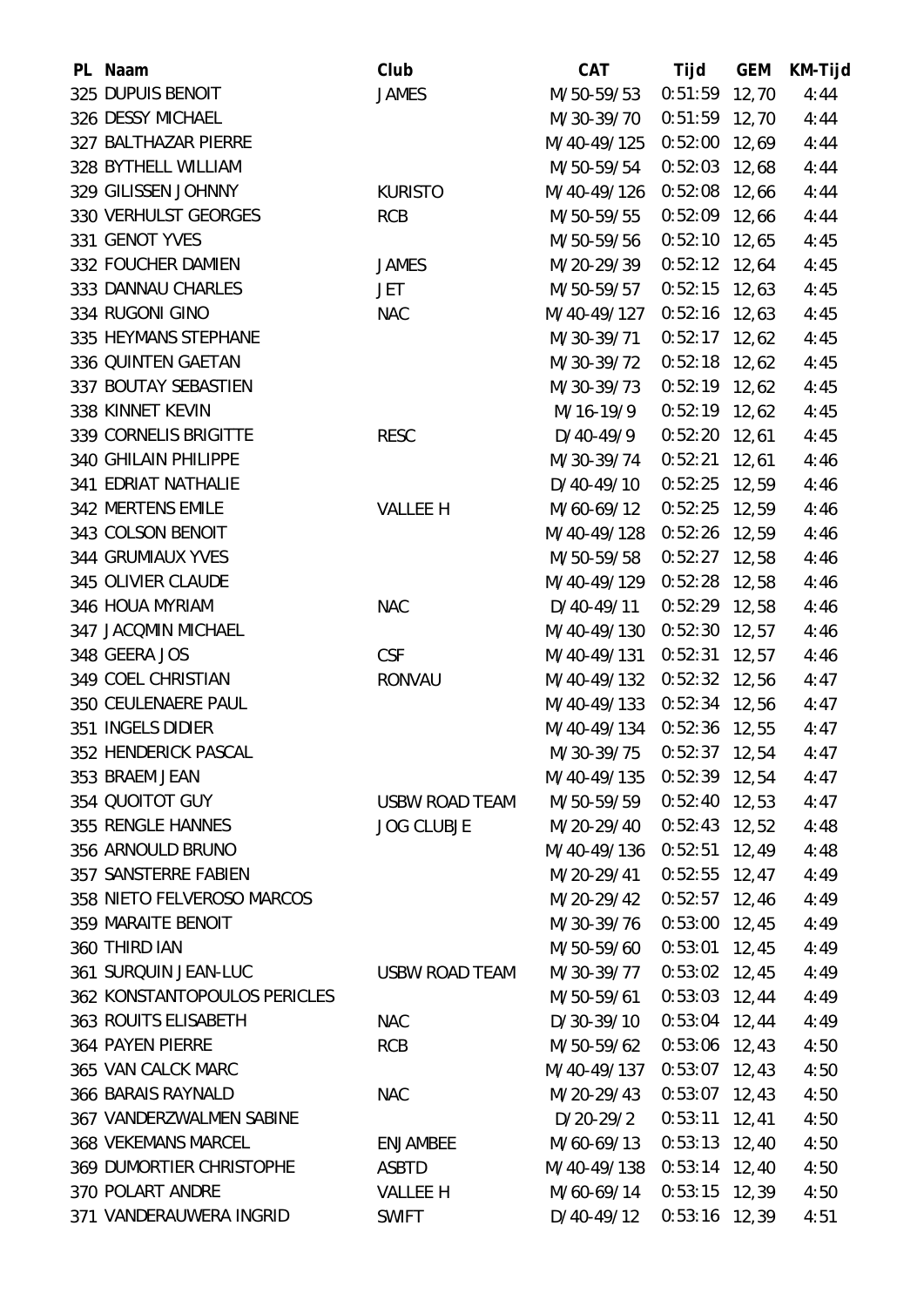| PL Naam                       | Club              | <b>CAT</b>                | Tijd            | <b>GEM</b> | KM-Tijd |
|-------------------------------|-------------------|---------------------------|-----------------|------------|---------|
| 372 DEKEYSER ALAIN            | <b>SWIFT</b>      | M/40-49/139 0:53:16 12,39 |                 |            | 4:51    |
| 373 FRAYSSE LAURE             | <b>SPT WAVRE</b>  | D/30-39/11                | $0:53:17$ 12,39 |            | 4:51    |
| 374 VANDEN DRIESCH FRANCOIS   | <b>DACM</b>       | M/40-49/140 0:53:18 12,38 |                 |            | 4:51    |
| 375 NOEL SERGE                |                   | M/50-59/63                | $0:53:19$ 12,38 |            | 4:51    |
| 376 DUJARDIN DIDIER           |                   | M/30-39/78                | $0:53:19$ 12,38 |            | 4:51    |
| 377 BOCKET CHRISTIAN          |                   | M/50-59/64                | $0:53:22$ 12,37 |            | 4:51    |
| 378 KIPS LAURENT              |                   | M/30-39/79                | $0:53:28$ 12,34 |            | 4:52    |
| 379 MAGOTTEAUX HUBERT         | <b>NAC</b>        | M/40-49/141               | $0:53:29$ 12,34 |            | 4:52    |
| 380 CAUBERGS GUY              | HWJ HOEGARDEN     | M/50-59/65                | $0:53:34$ 12,32 |            | 4:52    |
| 381 GODARD ERIC               |                   | M/30-39/80                | $0:53:36$ 12,31 |            | 4:52    |
| 382 DUCHENE JEAN PIERRE       | <b>RONVAU</b>     | M/50-59/66                | $0:53:39$ 12,30 |            | 4:53    |
| 383 RASSAE OLIVIER            |                   | M/16-19/10                | $0:53:43$ 12,29 |            | 4:53    |
| 384 RASSAERTS RUDI            | <b>JOKA</b>       | M/40-49/142 0:53:44 12,28 |                 |            | 4:53    |
| 385 LOONEN WILLEM             |                   | M/50-59/67                | $0:53:45$ 12,28 |            | 4:53    |
| 386 CHABEAU VINCIANNE         | <b>ANTILOB</b>    | $D/40-49/13$              | $0:53:45$ 12,28 |            | 4:53    |
| 387 SPLINGARD FRANCOIS        |                   | M/30-39/81                | $0:53:47$ 12,27 |            | 4:53    |
| 388 MICHEL JEAN-MARIE         | PARA CL           | M/40-49/143 0:53:49 12,26 |                 |            | 4:54    |
| 389 AERTS FABIAN              |                   | M/20-29/44                | $0:53:50$ 12,26 |            | 4:54    |
| 390 FRANKIE ANN               | <b>JOG CLUBJE</b> | D/30-39/12                | $0:53:57$ 12,23 |            | 4:54    |
| 391 VANDERGHEYNST DOMINIQUE   |                   | M/50-59/68                | $0:53:58$ 12,23 |            | 4:54    |
| 392 COOLS CHRISTIAN           | <b>JAMES</b>      | M/40-49/144 0:53:59 12,23 |                 |            | 4:54    |
| 393 THEYS RODRIGUE            | <b>JOG GAST</b>   | M/20-29/45                | $0:54:00$ 12,22 |            | 4:55    |
| 394 LAURENT ALAIN             |                   | M/40-49/145 0:54:02 12,21 |                 |            | 4:55    |
| 395 LAENENS FRANCIS           | AXA TEAM          | M/50-59/69                | $0:54:05$ 12,20 |            | 4:55    |
| 396 ROUX ELISABETH            | <b>NAC</b>        | D/50-59/2                 | $0:54:06$ 12,20 |            | 4:55    |
| 397 HINNEKENS JEAN-PASCAL     | USBW ROAD TEAM    | M/40-49/146 0:54:11 12,18 |                 |            | 4:56    |
| 398 DROMELET BERANGERE        |                   | $D/30-39/13$              | $0:54:12$ 12,18 |            | 4:56    |
| 399 GRIMONSTER RUDY           | <b>DACM</b>       | M/30-39/82 0:54:14 12,17  |                 |            | 4:56    |
| 400 DURITA MIROSLAV           | JET               | M/16-19/11 0:54:15 12,17  |                 |            | 4:56    |
| 401 FEYS JEAN-LOUIS           | FURALOPE          | M/40-49/147 0:54:15 12,17 |                 |            | 4:56    |
| 402 COTEREEL CARL             |                   | M/40-49/148 0:54:16 12,16 |                 |            | 4:56    |
| 403 BELLOM NORBERT            |                   | M/50-59/70 0:54:18 12,15  |                 |            | 4:56    |
| 404 FONTAINE AMELIE           | JET               | D/16-19/3                 | $0:54:21$ 12,14 |            | 4:56    |
| 405 DE WOLF CHRISTOPHE        |                   | M/40-49/149 0:54:22 12,14 |                 |            | 4:57    |
| 406 GEYSKENS HERMAN           | KNOET             | M/30-39/83                | $0:54:25$ 12,13 |            | 4:57    |
| <b>407 LOMBAERT SEBASTIEN</b> |                   | M/30-39/84                | $0:54:27$ 12,12 |            | 4:57    |
| 408 VANDENBROECKE MARC        | <b>GLOBE TR</b>   | M/30-39/85                | $0:54:28$ 12,12 |            | 4:57    |
| 409 KIN GEORGES               | <b>RCB</b>        | M/60-69/15                | 0:54:31 12,11   |            | 4:57    |
| 410 GILLES ALAIN              | <b>JODOIGNE</b>   | M/50-59/71                | $0:54:32$ 12,10 |            | 4:57    |
| 411 LATTINNE EUGENE           | <b>JODOIGNE</b>   | M/50-59/72                | $0:54:33$ 12,10 |            | 4:58    |
| 412 PARLIER SERGE             | <b>VALLEE H</b>   | M/40-49/150 0:54:39 12,08 |                 |            | 4:58    |
| 413 PARLIER CLAUDE            | VALLEE H          | M/60-69/16                | $0:54:42$ 12,07 |            | 4:58    |
| 414 LEROY FLORENCE            |                   | D/40-49/14                | $0:54:44$ 12,06 |            | 4:59    |
| 415 ROBERT PIERRE             |                   | M/60-69/17                | $0:54:45$ 12,05 |            | 4:59    |
| 416 DELATTE DAMIEN            |                   | M/30-39/86                | $0:54:45$ 12,05 |            | 4:59    |
| 417 PIRSON ANNE               |                   | D/40-49/15                | 0:54:46 12,05   |            | 4:59    |
| <b>418 PAUWELS DIDIER</b>     |                   | M/40-49/151 0:54:48 12,04 |                 |            | 4:59    |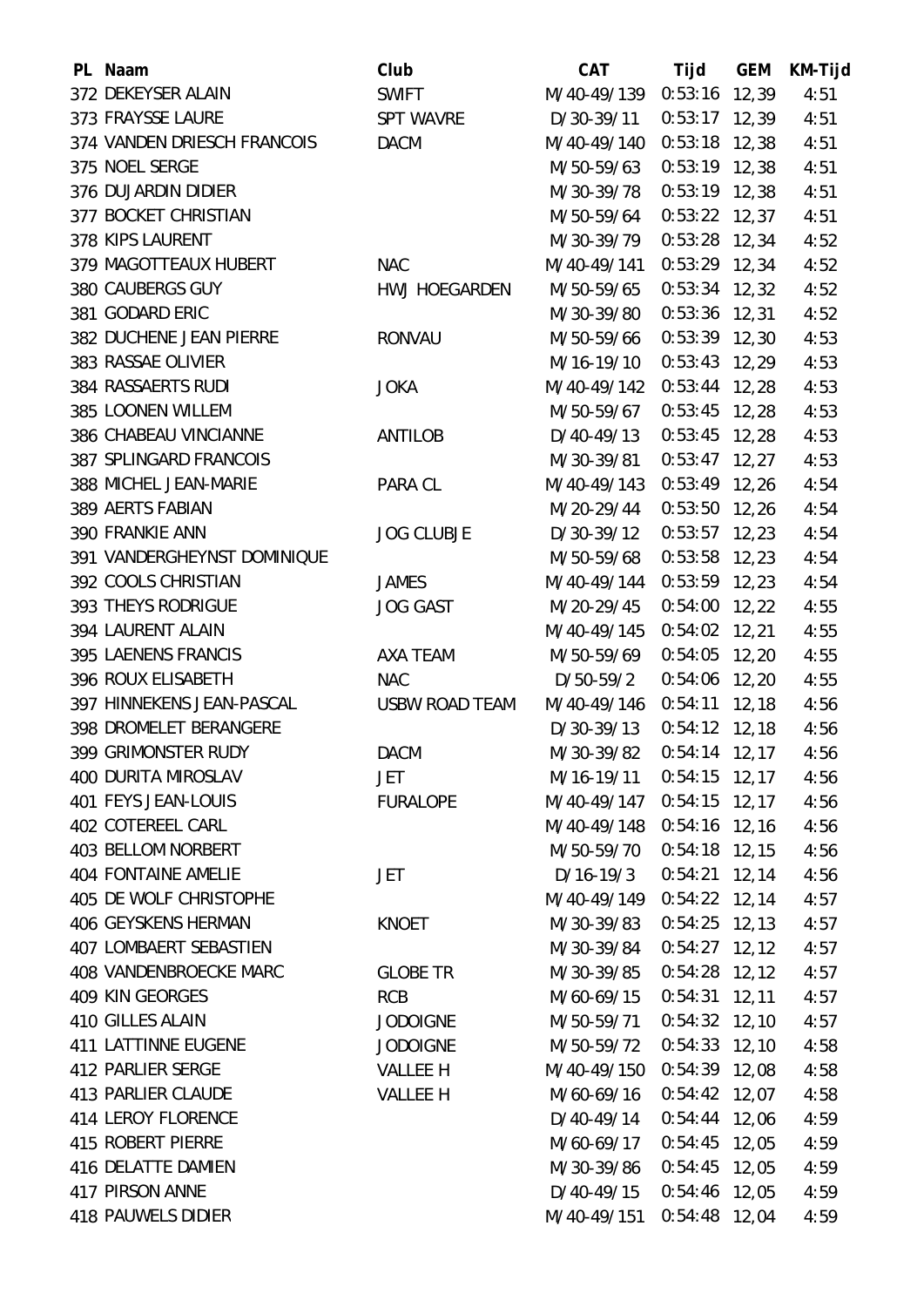| PL Naam                      | Club                  | <b>CAT</b>                 | Tijd            | GEM | <b>KM-Tijd</b> |
|------------------------------|-----------------------|----------------------------|-----------------|-----|----------------|
| 419 POFFE PHILIPPE           | <b>ANTILOB</b>        | M/40-49/152 0:54:49 12,04  |                 |     | 4:59           |
| 420 FLAMAND ROLAND           | <b>ANTILOB</b>        | M/50-59/73                 | $0:54:51$ 12,03 |     | 4:59           |
| 421 LAHAYE RUDY              | <b>ANTILOB</b>        | M/50-59/74                 | $0:54:52$ 12,03 |     | 4:59           |
| 422 FROCHEUR CLAUDE          | <b>THIMEON</b>        | M/50-59/75                 | 0:54:53 12,03   |     | 4:59           |
| 423 HOGREL PATRICK           |                       | M/40-49/153 0:54:54 12,02  |                 |     | 4:59           |
| 424 STOPPELE EMMANUEL        |                       | M/40-49/154 0:54:54 12,02  |                 |     | 4:59           |
| 425 KEMPS JEAN PIERRE        | <b>LEEUWERI</b>       | M/40-49/155 0:54:55 12,02  |                 |     | 5:00           |
| 426 ROUSSEAU MAURICETTE      | <b>TEND DET</b>       | D/40-49/16                 | $0:54:56$ 12,01 |     | 5:00           |
| 427 VAN LAETHEM GUY          | <b>RIWA</b>           | M/40-49/156 0:54:56 12,01  |                 |     | 5:00           |
| 428 DEN HOUDIJKER WILLEM     |                       | M/50-59/76                 | $0:54:59$ 12,00 |     | 5:00           |
| <b>429 TIMMERMANS LUC</b>    | <b>JOG BEER</b>       | M/40-49/157                | $0:55:01$ 12,00 |     | 5:00           |
| 430 VANLAERE ANDRE           |                       | M/60-69/18                 | $0:55:03$ 11,99 |     | 5:00           |
| 431 GILMONT CHANTAL          | <b>ACLO</b>           | D/40-49/17                 | $0:55:08$ 11,97 |     | 5:01           |
| 432 LEQUEUX MICHEL           | <b>KKH</b>            | $M/70$ &+/2                | $0:55:09$ 11,97 |     | 5:01           |
| 433 SEGGIO PINO              | <b>NAC</b>            | M/60-69/19                 | $0:55:10$ 11,96 |     | 5:01           |
| 434 SONCK ANDRE              |                       | M/40-49/158 0:55:11 11,96  |                 |     | 5:01           |
| 435 DEPOTERRE JEAN CHARLES   |                       | M/30-39/87                 | $0:55:13$ 11,95 |     | 5:01           |
| 436 LUYCKX JOKE              | <b>HOOIBERGLOPERS</b> | D/40-49/18                 | $0:55:16$ 11,94 |     | 5:01           |
| 437 ROSENBAUM IVAN           |                       | M/50-59/77                 | $0:55:17$ 11,94 |     | 5:02           |
| 438 LECLERCQ DANIEL          | PARA CL               | M/40-49/159 0:55:18 11,93  |                 |     | 5:02           |
| 439 SONET RENAUD             | <b>NAC</b>            | M/20-29/46                 | $0:55:20$ 11,93 |     | 5:02           |
| 440 SANDERSON FRANCIS        | <b>JOG GAST</b>       | M/50-59/78                 | $0:55:22$ 11,92 |     | 5:02           |
| 441 VERBEECK JO              | <b>JOG CLUBJE</b>     | M/30-39/88                 | $0:55:22$ 11,92 |     | 5:02           |
| 442 LAGRENET CEDRIC          | <b>JET</b>            | M/20-29/47                 | $0:55:24$ 11,91 |     | 5:02           |
| 443 ABRAHAM LUC              | <b>USBW ROAD TEAM</b> | M/40-49/160 0:55:30 11,89  |                 |     | 5:03           |
| 444 VANHAMMEE GREGORY        | <b>SWIFT</b>          | M/30-39/89                 | $0:55:32$ 11,88 |     | 5:03           |
| 445 ARYS ARNAUD              |                       | M/20-29/48                 | $0:55:35$ 11,87 |     | 5:03           |
| 446 DIRICQ DOMINIQUE         | <b>NAC</b>            | M/40-49/161 0:55:36 11,87  |                 |     | 5:03           |
| 447 DELFOSSE FRANCOIS        |                       | M/20-29/49 0:55:39 11,86   |                 |     | 5:04           |
| 448 CLOSE THIERRY            |                       | M/40-49/162 0:55:40 11,86  |                 |     | 5:04           |
| 449 COOL PIERRE-ALEXANDRE    |                       | M/20-29/50 0:55:40 11,86   |                 |     | 5:04           |
| 450 DE BACKER WILLEM         |                       | M/50-59/79 0:55:44 11,84   |                 |     | 5:04           |
| 451 GHERAILLE JEAN-MARC      |                       | M/40-49/163 0:55:46 11,84  |                 |     | 5:04           |
| 452 VAN EESBEEK CHRISTIAN    | <b>ACLO</b>           | M/50-59/80 0:55:48 11,83   |                 |     | 5:04           |
| 453 LETELLIER MICHEL         |                       | M/40-49/164 0:55:52 11,81  |                 |     | 5:05           |
| 454 BARBE MICAEL             |                       | M/20-29/51                 | $0:55:54$ 11,81 |     | 5:05           |
| 455 VETS AGNES               | CABW                  | D/50-59/3                  | 0:55:56 11,80   |     | 5:05           |
| 456 LANNOO MICHAEL           | <b>THURE</b>          | M/30-39/90 0:56:05 11,77   |                 |     | 5:06           |
| 457 DACY JEAN-CHARLES        | JOG GAST              | M/60-69/20                 | 0:56:08 11,76   |     | 5:06           |
| 458 DOUTRELIGNE HERVE        |                       | M/40-49/165 0:56:08 11,76  |                 |     | 5:06           |
| 459 DE CEUSTER LINDA         |                       | D/50-59/4                  | $0:56:09$ 11,75 |     | 5:06           |
| 460 REMY MICHEL              |                       | M/40-49/166 0:56:12 11,74  |                 |     | 5:07           |
| 461 HALLEMANS JEAN PIERRE    |                       | M/40-49/167 0:56:13 11,74  |                 |     | 5:07           |
| <b>462 RAMAECKERS ROBERT</b> |                       | M/40-49/168 0:56:15 11,73  |                 |     | 5:07           |
| 463 DE WINTER HILDE          |                       | D/40-49/19                 | $0:56:16$ 11,73 |     | 5:07           |
| 464 BARBE YVAN               | VALLEE H              | M/50-59/81  0:56:19  11,72 |                 |     | 5:07           |
| 465 BARBAT JEAN-CLAUDE       |                       | M/60-69/21 0:56:20 11,72   |                 |     | 5:07           |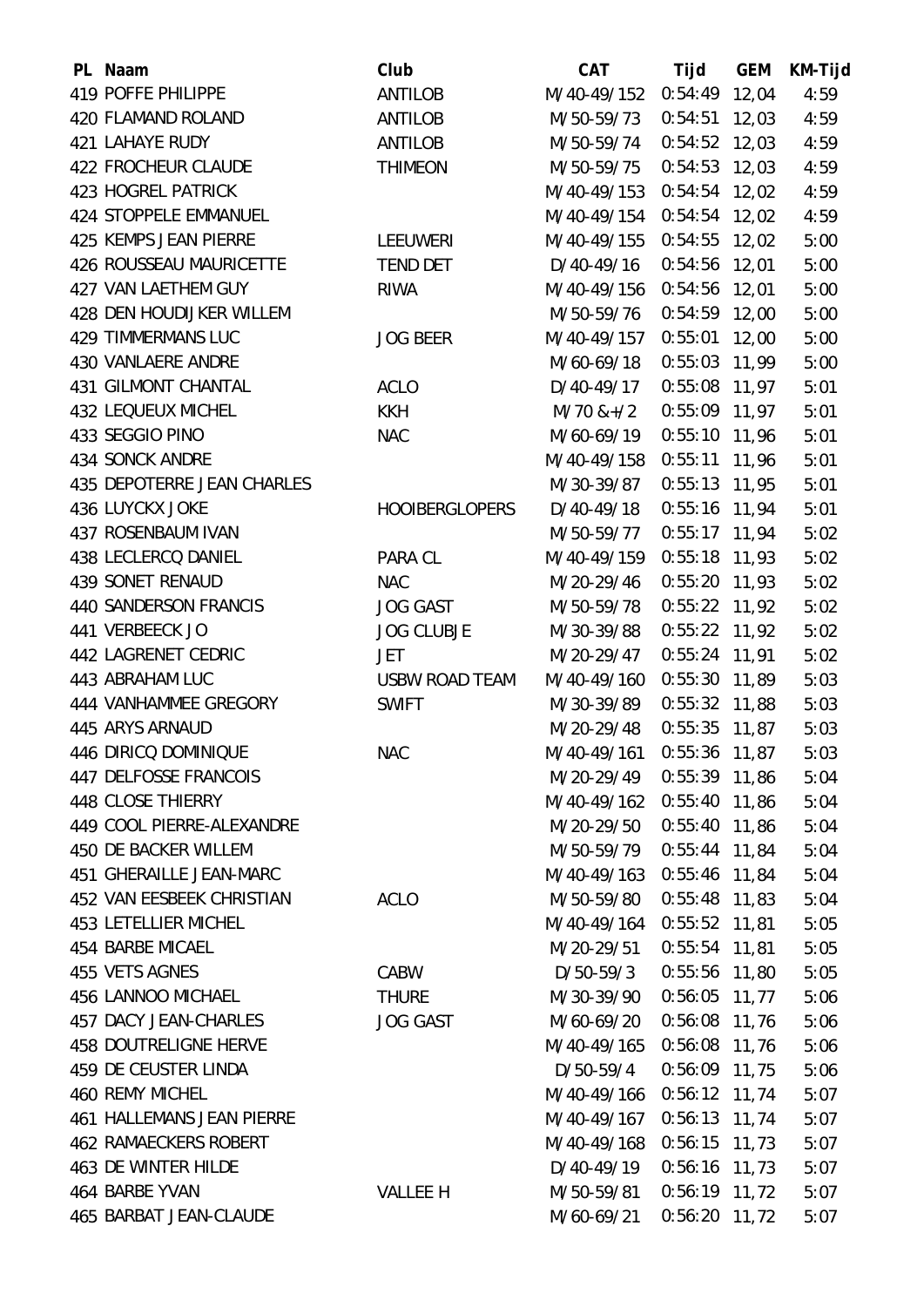| PL Naam                       | Club                  | <b>CAT</b>                | Tijd            | <b>GEM</b> | KM-Tijd |
|-------------------------------|-----------------------|---------------------------|-----------------|------------|---------|
| 466 BIERNAUX BAUDOIN          |                       | $M/70$ &+/3               | 0:56:21         | 11,71      | 5:07    |
| <b>467 PURNELLE HUGES</b>     |                       | M/50-59/82                | $0:56:26$ 11,70 |            | 5:08    |
| 468 VANWICHELEN ALAIN         |                       | M/40-49/169               | $0:56:31$ 11,68 |            | 5:08    |
| <b>469 JACQUES BENOIT</b>     |                       | M/20-29/52                | $0:56:35$ 11,66 |            | 5:09    |
| 470 CHRISTOPHE EMILIE         | CS DYLE               | $D/20-29/3$               | $0:56:36$ 11,66 |            | 5:09    |
| 471 HENIN MARC                | <b>ASBTD</b>          | M/40-49/170               | $0:56:36$ 11,66 |            | 5:09    |
| 472 VERSCHEUREN JEROME        |                       | M/16-19/12                | $0:56:37$ 11,66 |            | 5:09    |
| 473 ROLAND HUBERT             |                       | M/30-39/91                | $0:56:38$ 11,65 |            | 5:09    |
| 474 DE GOIGNIES LOUIS         | <b>KNOET</b>          | M/50-59/83                | $0:56:39$ 11,65 |            | 5:09    |
| 475 LACAILLE GUY              | <b>NAC</b>            | M/50-59/84                | $0:56:40$ 11,65 |            | 5:09    |
| 476 VIERSET JEAN MARC         |                       | M/40-49/171               | $0:56:41$ 11,64 |            | 5:09    |
| 477 CHARLIER ALEXANDRE        |                       | M/50-59/85                | $0:56:45$ 11,63 |            | 5:10    |
| 478 MAGHE DORIANE             |                       | D/40-49/20                | $0:56:46$ 11,63 |            | 5:10    |
| 479 VOKAER ETIENNE            |                       | M/50-59/86                | $0:56:53$ 11,60 |            | 5:10    |
| 480 BLOMMAERT VINCENT         | USBW ROAD TEAM        | M/40-49/172 0:56:55 11,60 |                 |            | 5:10    |
| 481 DELPORTE JEAN JACQUES     | <b>JAJA</b>           | M/50-59/87                | $0:57:00$ 11,58 |            | 5:11    |
| 482 PEETERS JEAN              | <b>VALLEE H</b>       | M/50-59/88                | $0:57:03$ 11,57 |            | 5:11    |
| 483 VANEERDEWEGH CHRISTINE    |                       | D/30-39/14                | $0:57:05$ 11,56 |            | 5:11    |
| 484 REMY ALISON               |                       | D/16-19/4                 | $0:57:08$ 11,55 |            | 5:12    |
| <b>485 BOUTRIAU LOUIS</b>     | <b>NAC</b>            | M/50-59/89                | $0:57:08$ 11,55 |            | 5:12    |
| 486 DEFOSSEZ JEAN MARC        | <b>KURISTO</b>        | M/40-49/173               | $0:57:12$ 11,54 |            | 5:12    |
| <b>487 BODART CLAUDE</b>      |                       | M/50-59/90                | $0:57:14$ 11,53 |            | 5:12    |
| <b>488 DOSIMONT THIERRY</b>   | <b>RONVAU</b>         | M/50-59/91                | $0:57:16$ 11,53 |            | 5:12    |
| <b>489 INGEBOS CHRISTOPHE</b> |                       | M/30-39/92                | $0:57:17$ 11,52 |            | 5:12    |
| <b>490 HUYGE FRANCIS</b>      | <b>FANAJOG</b>        | M/50-59/92                | $0:57:20$ 11,51 |            | 5:13    |
| 491 MALVOZ JEAN-REMY          | <b>ESM</b>            | M/60-69/22                | $0:57:21$ 11,51 |            | 5:13    |
| <b>492 PIRART BORIS</b>       |                       | M/40-49/174 0:57:22 11,50 |                 |            | 5:13    |
| 493 EVRARD BENOIT             | <b>NAC</b>            | M/40-49/175 0:57:24 11,50 |                 |            | 5:13    |
| 494 HOTTON CHANTAL            |                       | D/40-49/21                | $0:57:36$ 11,46 |            | 5:14    |
| 495 WALRAVENS BERNARD         |                       | M/50-59/93                | $0:57:37$ 11,46 |            | 5:14    |
| 496 DUCHENE CHRISTOPHE        | <b>RONVAU</b>         | M/20-29/53                | $0:57:40$ 11,45 |            | 5:15    |
| 497 CRUL ROSA                 | <b>USBW ROAD TEAM</b> | $D/60$ &+/1               | $0:57:44$ 11,43 |            | 5:15    |
| 498 THEODOROUDIS PHIL         | <b>VALLEE H</b>       | M/50-59/94                | $0:57:50$ 11,41 |            | 5:15    |
| 499 ANDRINA BEATRICE          | JC MARIEMONT          | D/40-49/22                | $0:57:55$ 11,40 |            | 5:16    |
| 500 VAUROY STEFAAN            |                       | M/30-39/93                | $0:57:55$ 11,40 |            | 5:16    |
| 501 VERCAMMEN LUC             |                       | M/50-59/95                | $0:57:56$ 11,39 |            | 5:16    |
| 502 HOLUB SAMSON              | <b>KURISTO</b>        | M/60-69/23                | $0:57:58$ 11,39 |            | 5:16    |
| 503 ALBERT MICHEL             |                       | M/40-49/176               | $0:58:01$ 11,38 |            | 5:16    |
| 504 VALCKE ALAIN              |                       | M/30-39/94                | $0:58:04$ 11,37 |            | 5:17    |
| 505 SYMONS PETRO              | <b>NAC</b>            | M/50-59/96                | $0:58:06$ 11,36 |            | 5:17    |
| 506 NERINCKX FABRICE          |                       | M/30-39/95                | $0:58:07$ 11,36 |            | 5:17    |
| 507 LAGAERT RITA              | JET                   | D/50-59/5                 | $0:58:10$ 11,35 |            | 5:17    |
| 508 RAMOS JEAN                | ANTILOB               | M/50-59/97                | $0:58:15$ 11,33 |            | 5:18    |
| 509 WATTEEUW CHRISTIANE       | <b>RONVAU</b>         | D/50-59/6                 | $0:58:17$ 11,32 |            | 5:18    |
| 510 COPPENS PHILIPPE          | <b>NAC</b>            | M/40-49/177               | $0:58:19$ 11,32 |            | 5:18    |
| 511 VAN DEN PUT SONIA         |                       | D/40-49/23                | 0:58:29 11,29   |            | 5:19    |
| 512 LANNOY WOLFGANG           | <b>JOG GAST</b>       | M/60-69/24                | $0:58:30$ 11,28 |            | 5:19    |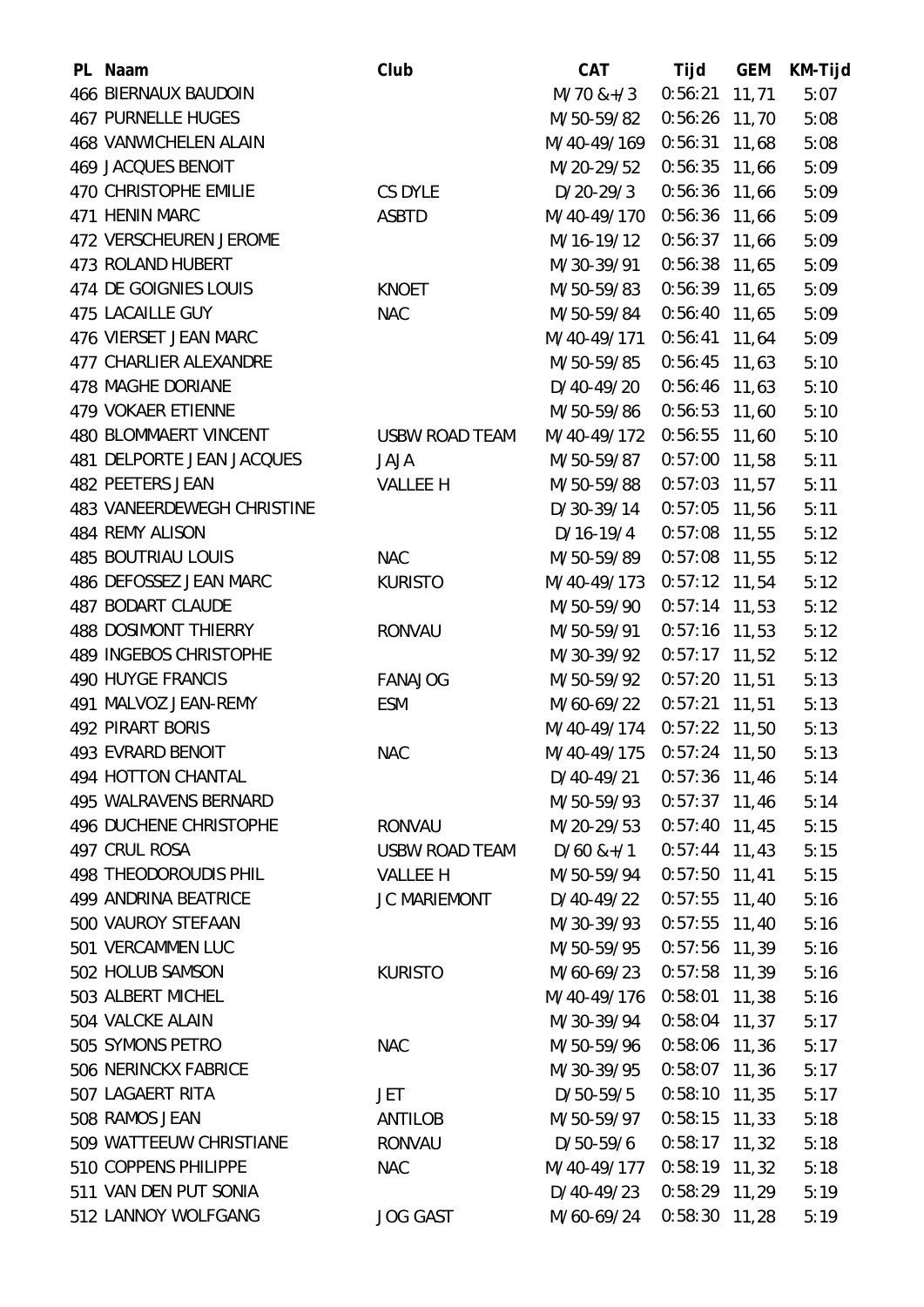| PL Naam                      | Club                  | <b>CAT</b>                | Tijd            | <b>GEM</b> | KM-Tijd |
|------------------------------|-----------------------|---------------------------|-----------------|------------|---------|
| 513 BISSOT MARC              |                       | M/50-59/98                | 0:58:31         | 11,28      | 5:19    |
| 514 DEGRAEVE HILDE           | <b>NAC</b>            | D/40-49/24                | $0:58:32$ 11,28 |            | 5:19    |
| 515 COLBY JACQUELINE         |                       | D/30-39/15                | $0:58:33$ 11,27 |            | 5:19    |
| 516 GOFFART BRIGITTE         | <b>KURISTO</b>        | D/50-59/7                 | $0:58:37$ 11,26 |            | 5:20    |
| 517 VAN BONT JOSEPH          | <b>LEEUWERI</b>       | M/50-59/99                | $0:58:38$ 11,26 |            | 5:20    |
| 518 HAESEBROEK HUGUE         |                       | M/20-29/54                | $0:58:41$ 11,25 |            | 5:20    |
| 519 BOULANGER ETIENNE        |                       | M/30-39/96                | $0:58:43$ 11,24 |            | 5:20    |
| 520 LEMMENS MIA              | <b>JOG CLUBJE</b>     | D/50-59/8                 | $0:58:52$ 11,21 |            | 5:21    |
| 521 LUYTEN GEERT             | <b>KNOET</b>          | M/30-39/97                | $0:58:55$ 11,20 |            | 5:21    |
| 522 DE CONINCK CHRISTINE     | <b>USBW ROAD TEAM</b> | D/40-49/25                | $0:58:57$ 11,20 |            | 5:22    |
| 523 JORTS FREDERIC           |                       | M/20-29/55                | $0:59:12$ 11,15 |            | 5:23    |
| 524 GOOR PHILIPPE            |                       | M/30-39/98                | $0:59:15$ 11,14 |            | 5:23    |
| 525 LEMAJEUR NICO            |                       | M/30-39/99                | $0:59:16$ 11,14 |            | 5:23    |
| 526 LECLERCQ MATHIEU         | <b>JOG GAST</b>       | M/20-29/56                | $0:59:18$ 11,13 |            | 5:23    |
| 527 DEFFERNEZ ETIENNE        |                       | M/50-59/100               | $0:59:19$ 11,13 |            | 5:24    |
| 528 POLART GRETA             | <b>VALLEE H</b>       | $D/60$ & + $/2$           | $0:59:23$ 11,11 |            | 5:24    |
| 529 BRAEM GLEN               |                       | M/16-19/13                | $0:59:28$ 11,10 |            | 5:24    |
| 530 PAYRAT JEAN MARC         |                       | M/40-49/178               | $0:59:29$ 11,10 |            | 5:24    |
| 531 ZACHARY NATHALIE         | <b>NAC</b>            | D/30-39/16                | $0:59:38$ 11,07 |            | 5:25    |
| 532 BERTOTTO JAN             | <b>HWJH</b>           | M/50-59/101               | $0:59:42$ 11,06 |            | 5:26    |
| 533 VERSTRAETEN STEPHANE     |                       | M/20-29/57                | $0:59:43$ 11,05 |            | 5:26    |
| 534 GUEUNING XAVIER          |                       | M/20-29/58                | $0:59:46$ 11,04 |            | 5:26    |
| 535 RAVET ANDRE              | <b>LUCENT</b>         | M/60-69/25                | $0:59:47$ 11,04 |            | 5:26    |
| 536 DEPRE YVETTE             | <b>DCLA</b>           | D/40-49/26                | $0:59:48$ 11,04 |            | 5:26    |
| 537 BREYNE CLAUDINE          | <b>NAC</b>            | D/40-49/27                | $0:59:52$ 11,02 |            | 5:27    |
| 538 DENAYER CEDRIC           |                       | M/16-19/14                | $0:59:53$ 11,02 |            | 5:27    |
| 539 PAULUS MARC              | SP_VERMA              | M/50-59/102               | 1:00:02 10,99   |            | 5:27    |
| 540 LAMBOTTE JEAN MARIE      | <b>KURISTO</b>        | M/60-69/26 1:00:14 10,96  |                 |            | 5:29    |
| 541 CHEVROLET HUGO           | <b>FURALOPE</b>       | M/50-59/103               | $1:00:25$ 10,92 |            | 5:30    |
| 542 DOMS HARRY               |                       | M/50-59/104               | 1:00:27 10,92   |            | 5:30    |
| 543 ESTIEVENART HENRI        |                       | M/50-59/105               | 1:00:29 10,91   |            | 5:30    |
| 544 LAUWERS JEAN             | <b>NAC</b>            | M/50-59/106               | 1:00:31 10,91   |            | 5:30    |
| 545 FRERES JOELLE            | <b>SPT WAVRE</b>      | $D/20-29/4$               | $1:00:32$ 10,90 |            | 5:30    |
| 546 TURLOT VALERTZ           |                       | D/40-49/28                | 1:00:33 10,90   |            | 5:30    |
| 547 LEMAIRE VALERY           |                       | M/30-39/100               | 1:00:36 10,89   |            | 5:31    |
| 548 ROSEAU MARIE HELENE      |                       | D/50-59/9                 | 1:00:46 10,86   |            | 5:31    |
| 549 MICHAUX-DESTENAY PATRICK |                       | M/30-39/101               | 1:00:52 10,84   |            | 5:32    |
| 550 KEYMOLEN ROGER           | SP_VERMA              | M/50-59/107               | $1:00:55$ 10,83 |            | 5:32    |
| 551 PEREMANS MARIE-ANGELE    | JET                   | D/50-59/10                | $1:01:01$ 10,82 |            | 5:33    |
| 552 T KINDT BRUNO            | <b>HAC</b>            | M/40-49/179               | 1:01:01 10,82   |            | 5:33    |
| 553 ORVAL PIERRE             |                       | M/60-69/27                | $1:01:03$ 10,81 |            | 5:33    |
| 554 BRABANT ROBERT           | <b>HAC</b>            | M/60-69/28                | $1:01:03$ 10,81 |            | 5:33    |
| 555 VAN HOOFF JEAN           | <b>JOG BEER</b>       | M/60-69/29                | $1:01:10$ 10,79 |            | 5:34    |
| 556 RANDALL CHRISTOPHER      |                       | M/40-49/180               | $1:01:14$ 10,78 |            | 5:34    |
| 557 LOUVRIER FERNAND         |                       | M/50-59/108               | $1:01:17$ 10,77 |            | 5:34    |
| 558 DE BECQ JOS              | <b>JOG BEER</b>       | M/50-59/109 1:01:26 10,74 |                 |            | 5:35    |
| 559 SORNASSE DANIEL          |                       | M/50-59/110               | 1:01:46 10,69   |            | 5:37    |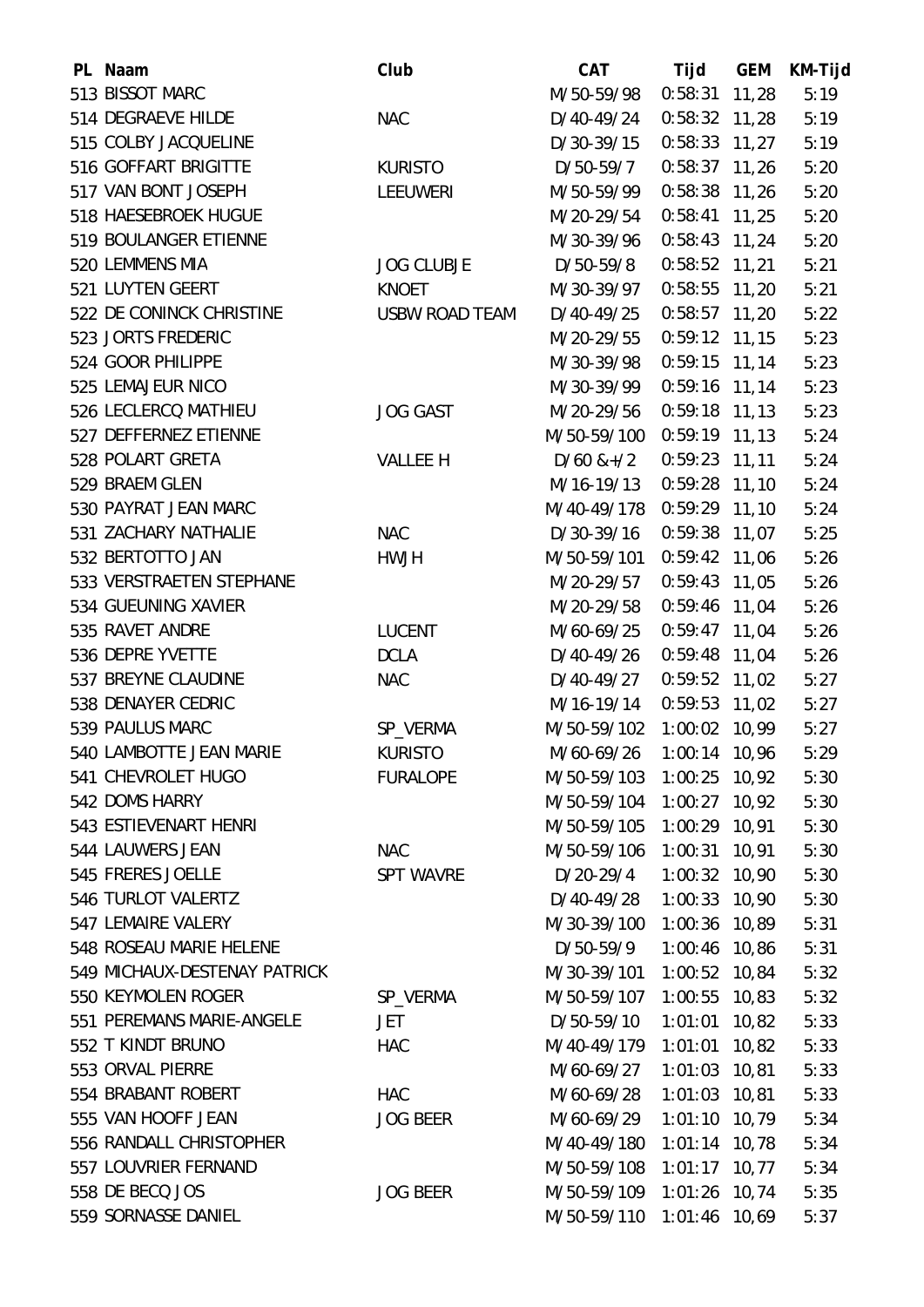| PL Naam                        | Club                  | <b>CAT</b>                | Tijd            | <b>GEM</b> | KM-Tijd |
|--------------------------------|-----------------------|---------------------------|-----------------|------------|---------|
| 560 SAUVAGE SYLVIE             |                       | D/40-49/29                | $1:01:50$ 10,67 |            | 5:37    |
| 561 BOULARD BERNARB            | <b>MARIEMON</b>       | M/50-59/111               | $1:01:51$ 10,67 |            | 5:37    |
| 562 DE VRIESE ALEXANDRE        |                       | M/20-29/59                | $1:01:55$ 10,66 |            | 5:38    |
| 563 ENGLEBERT DANIEL           | $JOG +$               | M/40-49/181               | $1:02:04$ 10,63 |            | 5:39    |
| 564 DAMANET PHILIPPE           | <b>RCB</b>            | M/40-49/182               | 1:02:07 10,63   |            | 5:39    |
| 565 SIPURA MICHEL              |                       | M/40-49/183               | $1:02:15$ 10,60 |            | 5:40    |
| 566 GILLOT GAELLE              |                       | $D/16-19/5$               | $1:02:21$ 10,59 |            | 5:40    |
| 567 SPELIERS JOSIANE           | <b>USBW ROAD TEAM</b> | $D/50-59/11$              | 1:02:22 10,58   |            | 5:40    |
| 568 PILATE GUY                 | <b>RANK XER</b>       | M/60-69/30                | $1:02:23$ 10,58 |            | 5:40    |
| 569 BUELENS HENRI              | ANTILOB               | M/60-69/31                | $1:02:28$ 10,57 |            | 5:41    |
| 570 LEMAITRE BERNARD           | <b>AXA TEAM</b>       | M/60-69/32                | 1:02:33 10,55   |            | 5:41    |
| 571 CORDIER SERGE              |                       | M/30-39/102 1:02:37 10,54 |                 |            | 5:42    |
| 572 BEBE JEAN-ALFRED           | <b>RCB</b>            | M/60-69/33                | 1:02:46 10,52   |            | 5:42    |
| 573 GELDOF QUENTIN             | AF                    | M/30-39/103               | $1:02:51$ 10,50 |            | 5:43    |
| 574 DELESTREE JACQUES          | <b>JAJA</b>           | M/50-59/112               | 1:02:54 10,49   |            | 5:43    |
| 575 RENGLE SANNE               | <b>JOG CLUBJE</b>     | $D/16-19/6$               | 1:02:59 10,48   |            | 5:44    |
| 576 VAN CAMP KRISTIEN          | <b>JOG CLUBJE</b>     | D/50-59/12                | $1:03:00$ 10,48 |            | 5:44    |
| 577 DE BELDER MARC             | <b>HULS</b>           | M/40-49/184               | $1:03:11$ 10,45 |            | 5:45    |
| 578 ROUSSEAU BERNARD           | <b>HAC</b>            | M/50-59/113               | $1:03:15$ 10,43 |            | 5:45    |
| 579 DEFEOJT DANIEL             |                       | M/40-49/185               | $1:03:26$ 10,40 |            | 5:46    |
| 580 VAN HUFFELEN JOCELYNE      | CS DYL.G              | D/50-59/13                | $1:03:30$ 10,39 |            | 5:46    |
| 581 BAREEL JEAN                |                       | M/50-59/114               | 1:03:50 10,34   |            | 5:48    |
| 582 DOR JEAN-MARC              | <b>ANTILOB</b>        | M/50-59/115               | 1:04:05 10,30   |            | 5:50    |
| 583 LORIA ANDRE                |                       | M/60-69/34                | $1:04:07$ 10,29 |            | 5:50    |
| 584 BRICHET ALBERT             | <b>JCCS</b>           | $M/70$ &+/4               | $1:04:15$ 10,27 |            | 5:50    |
| 585 DAVE RICHARD               |                       | M/50-59/116               | $1:04:21$ 10,26 |            | 5:51    |
| 586 GRANDA MARTHE              | <b>RCB</b>            | D/50-59/14                | $1:04:47$ 10,19 |            | 5:53    |
| 587 GUSBIN CATHY               | <b>SWIFT</b>          | D/40-49/30 1:04:52 10,17  |                 |            | 5:54    |
| 588 VERGHAENNE VINCENT         |                       | M/30-39/104               | 1:04:56 10,16   |            | 5:54    |
| 589 DELOOSE FREDERIC           |                       | M/20-29/60                | $1:05:14$ 10,12 |            | 5:56    |
| 590 PLOMTEUX VICTOR            |                       | M/50-59/117 1:05:17 10,11 |                 |            | 5:56    |
| 591 PALUMBO MARIA              | <b>KURISTO</b>        | D/50-59/15                | 1:05:22 10,10   |            | 5:57    |
| 592 CARRE RAYMOND              | <b>CSF</b>            | $M/70$ &+/5               | 1:05:28 10,08   |            | 5:57    |
| 593 DEVOS DOMINIQUE            | <b>SPT WAVRE</b>      | D/50-59/16                | 1:05:38 10,06   |            | 5:58    |
| 594 LANGELA MARITA             | <b>JOKA</b>           | D/40-49/31                | 1:05:45 10,04   |            | 5:59    |
| 595 DE JONGHE PATRICK          | <b>VALLEE H</b>       | M/40-49/186               | $1:05:50$ 10,03 |            | 5:59    |
| 596 PISSART JEAN PAUL          |                       | M/50-59/118 1:05:53 10,02 |                 |            | 5:59    |
| 597 PANICHELLI MARIE-CHRISTINE | <b>USBW ROAD TEAM</b> | D/40-49/32                | 1:05:56 10,01   |            | 6:00    |
| 598 SCHOBBENS HERVE            |                       | M/30-39/105               | $1:05:57$ 10,01 |            | 6:00    |
| 599 GOENS ROGER                | <b>CIBE</b>           | M/60-69/35                | 1:06:19         | 9,95       | 6:02    |
| 600 BOHY RONNY                 | CS DYL.G              | M/50-59/119               | 1:06:23         | 9,94       | 6:02    |
| 601 DENEUBOURG CLAUDE          | <b>JC MARIEMONT</b>   | $D/60$ &+ $/3$            | 1:06:43         | 9,89       | 6:04    |
| 602 VAN AKKER ROGER            | <b>CSF</b>            | M/60-69/36                | 1:06:48         | 9,88       | 6:04    |
| 603 SIPURA JULIE               |                       | D/16-19/7                 | 1:07:03         | 9,84       | 6:06    |
| <b>604 BAUDUIN NATHALIE</b>    |                       | D/40-49/33                | 1:07:03         | 9,84       | 6:06    |
| <b>605 JONCKHEERE MARC</b>     |                       | M/50-59/120               | 1:07:06         | 9,84       | 6:06    |
| <b>606 MAFRANCXK PIETER</b>    |                       | M/20-29/61                | 1:07:08         | 9,83       | 6:06    |